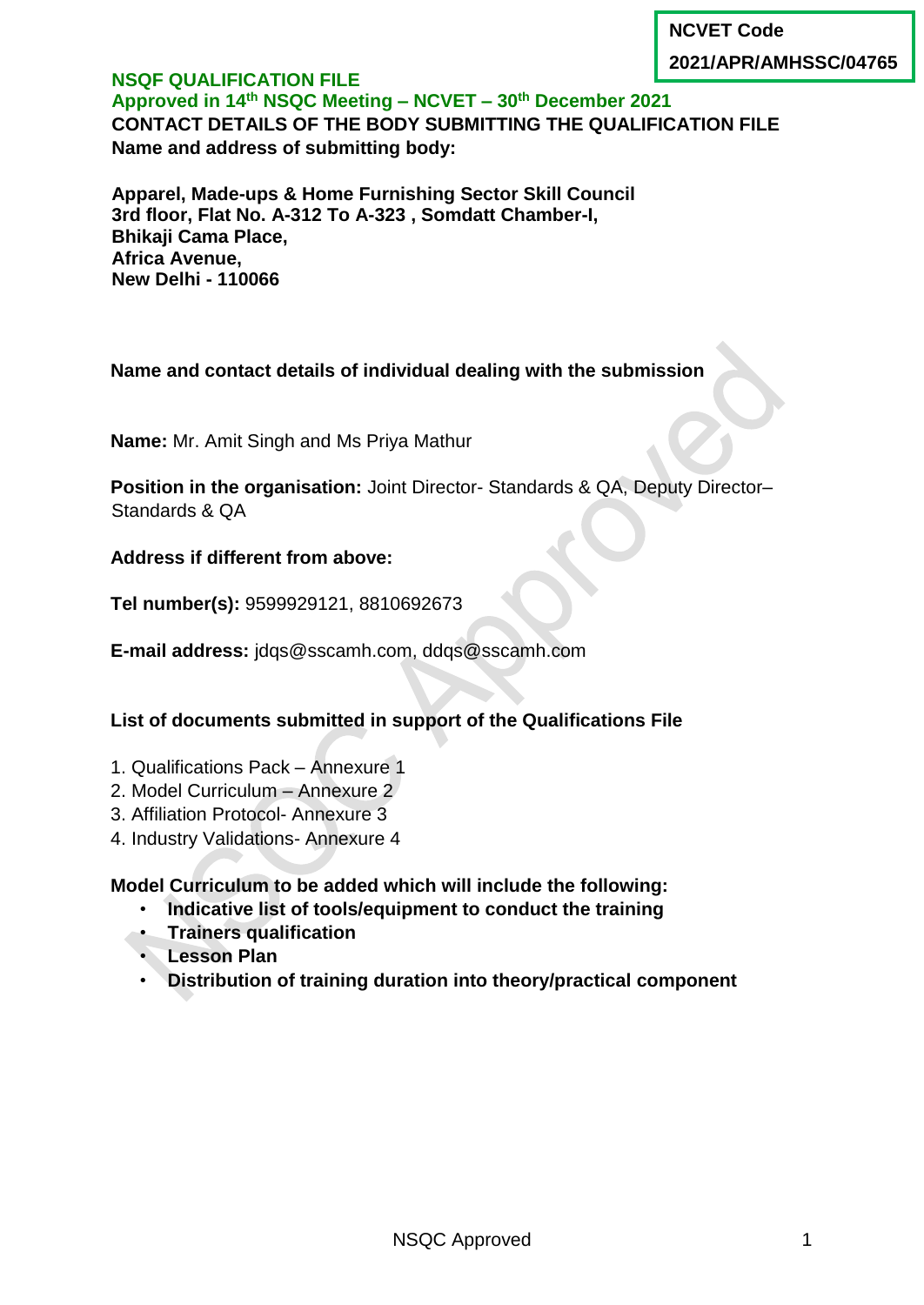# **Approved in 14 th NSQC Meeting – NCVET – 30th December 2021**

#### **SUMMARY**

| 1              | <b>Qualification Title</b>                                                                                             | <b>Washing Machine Operator</b>                                                                                                                                                                                                                                                                                                                                                                                                                                     |
|----------------|------------------------------------------------------------------------------------------------------------------------|---------------------------------------------------------------------------------------------------------------------------------------------------------------------------------------------------------------------------------------------------------------------------------------------------------------------------------------------------------------------------------------------------------------------------------------------------------------------|
| $\mathbf{2}$   | <b>Qualification Code, if any</b>                                                                                      | AMH/Q1810, v2.0                                                                                                                                                                                                                                                                                                                                                                                                                                                     |
| $\mathbf{3}$   | <b>NCO code and occupation</b>                                                                                         | NCO-2015/8157.0100                                                                                                                                                                                                                                                                                                                                                                                                                                                  |
| 4              | Nature and purpose of the qualification<br>(Please specify whether qualification is<br>short term or long term)        | Nature of the qualification<br>a Qualification Pack (QP)<br>The main purpose of the<br>qualification to train the incumbent<br>to assess the functioning of the<br>incubation equipment and decide<br>the specification of the setters.                                                                                                                                                                                                                             |
| 5              | Body/bodies which will award the<br>qualification                                                                      | Apparel, Made-ups & Home<br><b>Furnishing Sector Skill Council</b><br>(AMHSSC)                                                                                                                                                                                                                                                                                                                                                                                      |
| 6              | Body which will accredit providers to offer<br>courses leading to the qualification                                    | Apparel, Made-ups & Home<br><b>Furnishing Sector Skill Council</b><br>(AMHSSC)                                                                                                                                                                                                                                                                                                                                                                                      |
| $\overline{7}$ | Whether<br>accreditation/affiliation norms are already<br>in place or not, if<br>applicable (if yes, attach a<br>copy) | Yes (Annexure 3)                                                                                                                                                                                                                                                                                                                                                                                                                                                    |
| 8              | Occupation(s) to which the qualification<br>gives access                                                               | <b>Washing Machine Operator</b>                                                                                                                                                                                                                                                                                                                                                                                                                                     |
| 9              | Job description of the occupation                                                                                      | This unit provides Performance<br>Criteria,<br>Knowledge<br>&<br>Understanding<br><b>Skills</b><br>and<br>&<br><b>Abilities</b><br>required to<br>organize/<br>maintain work areas and activities<br>to ensure tools and machines are<br>maintained as per norms. It also<br>procedures<br>and<br>covers<br>compliance standards to identify,<br>prevent, control, minimize and<br>eliminate hazards and potential<br>risks to self and others at the<br>workplace. |
| 10             | <b>Licensing requirements</b>                                                                                          | <b>NA</b>                                                                                                                                                                                                                                                                                                                                                                                                                                                           |
| 11             | <b>Statutory and Regulatory requirement of</b><br>the relevant sector (documentary evidence<br>to be provided)         | <b>NA</b>                                                                                                                                                                                                                                                                                                                                                                                                                                                           |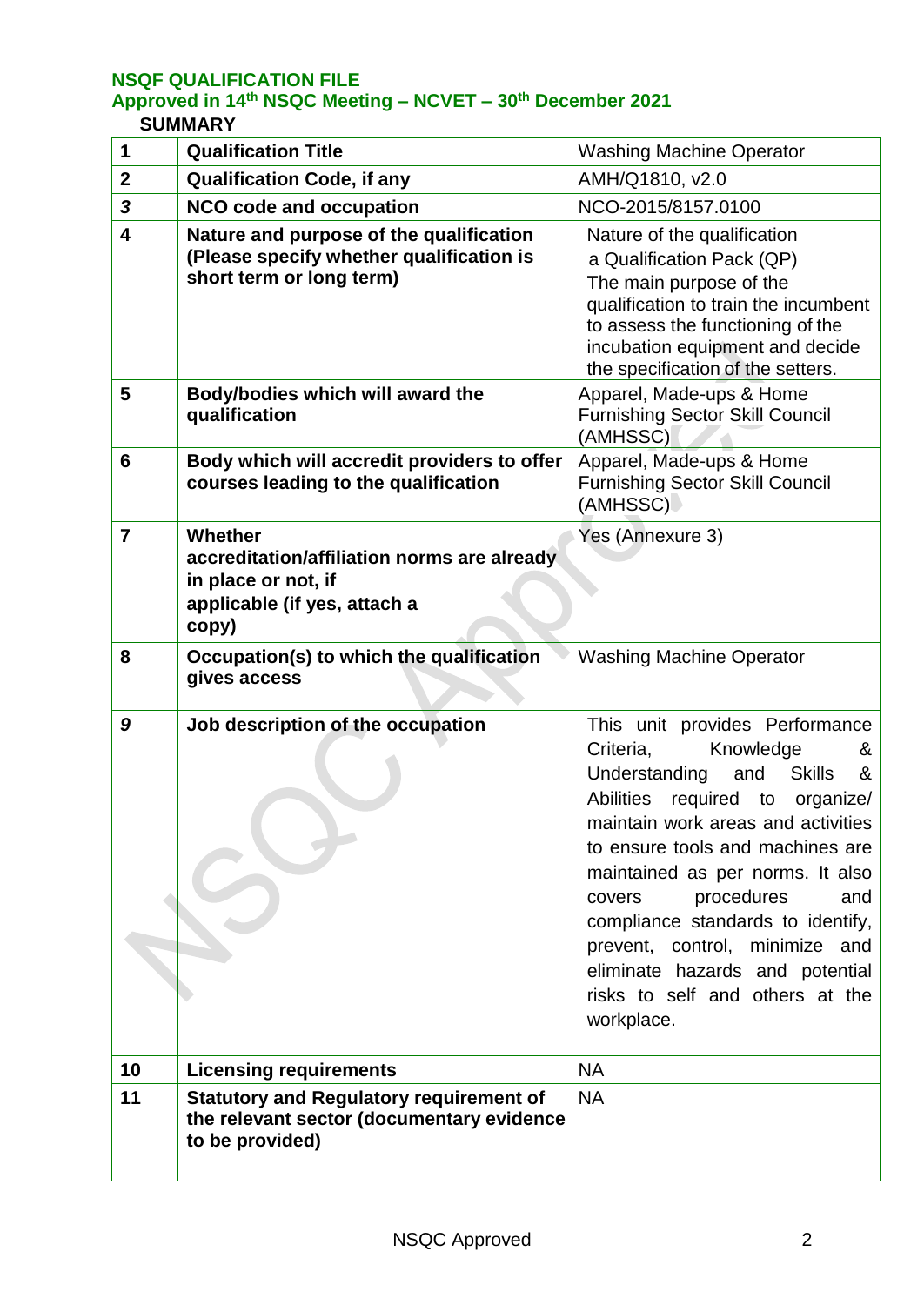| Approved in 14th NSQC Meeting - NCVET - 30th December 2021 |  |  |  |
|------------------------------------------------------------|--|--|--|
|------------------------------------------------------------|--|--|--|

| 'r" |                                                                                                     |                                                                                                                                                                                                                                                                                                                                                                                                                                                                                                                                                                                                                                          |
|-----|-----------------------------------------------------------------------------------------------------|------------------------------------------------------------------------------------------------------------------------------------------------------------------------------------------------------------------------------------------------------------------------------------------------------------------------------------------------------------------------------------------------------------------------------------------------------------------------------------------------------------------------------------------------------------------------------------------------------------------------------------------|
| 12  | Level of the qualification in the<br><b>NSQF</b>                                                    | Level 3                                                                                                                                                                                                                                                                                                                                                                                                                                                                                                                                                                                                                                  |
| 13  | Anticipated volume of training/learning<br>required to complete the qualification                   | 315 hours (Theory:96,<br>Pracical: 219)                                                                                                                                                                                                                                                                                                                                                                                                                                                                                                                                                                                                  |
| 14  | Indicative list of training tools required to<br>deliver this qualification                         | <b>Attached herewith</b>                                                                                                                                                                                                                                                                                                                                                                                                                                                                                                                                                                                                                 |
| 15  | <b>Entry requirements and/or</b><br>recommendations and minimum age                                 | 10th Class with 2 Years of relevant<br>experience OR NSQF Level 2 with<br>2 years of experience as Layerman<br>Min. Age: 18 Years                                                                                                                                                                                                                                                                                                                                                                                                                                                                                                        |
| 16  | <b>Progression from the qualification (Please</b><br>show Professional and academic<br>progression) | <b>Processing Supervisor Level</b><br>4(Vertical)                                                                                                                                                                                                                                                                                                                                                                                                                                                                                                                                                                                        |
| 17  | Arrangements for the<br><b>Recognition of Prior learning (RPL)</b>                                  | RPL assessment will be as per<br>normal AMHSSC assessment<br>process.<br>(AMHSSC recognizes that there<br>may be candidates who have prior<br>learning experience in the Apparel<br>Sector and are desirous of being<br>certified. Such candidates can<br>apply to AMHSSC for testing and<br>certification of their skills. Training<br>Partners will be responsible for<br>identifying and counselling<br>candidates for RPL through<br>mobilization camps and<br>advertisements. The details of the<br>RPL process have been defined by<br>AMHSSC under the document-<br>Guidelines for Recognition of Prior<br>Learning under PMKVY). |
| 18  | <b>International comparability</b><br>where known (research evidence to be<br>provided)             | Not done as yet                                                                                                                                                                                                                                                                                                                                                                                                                                                                                                                                                                                                                          |
| 19  | Date of planned review of the qualification.                                                        |                                                                                                                                                                                                                                                                                                                                                                                                                                                                                                                                                                                                                                          |
| 20  | Formal structure of the qualification<br><b>Mandatory components</b>                                |                                                                                                                                                                                                                                                                                                                                                                                                                                                                                                                                                                                                                                          |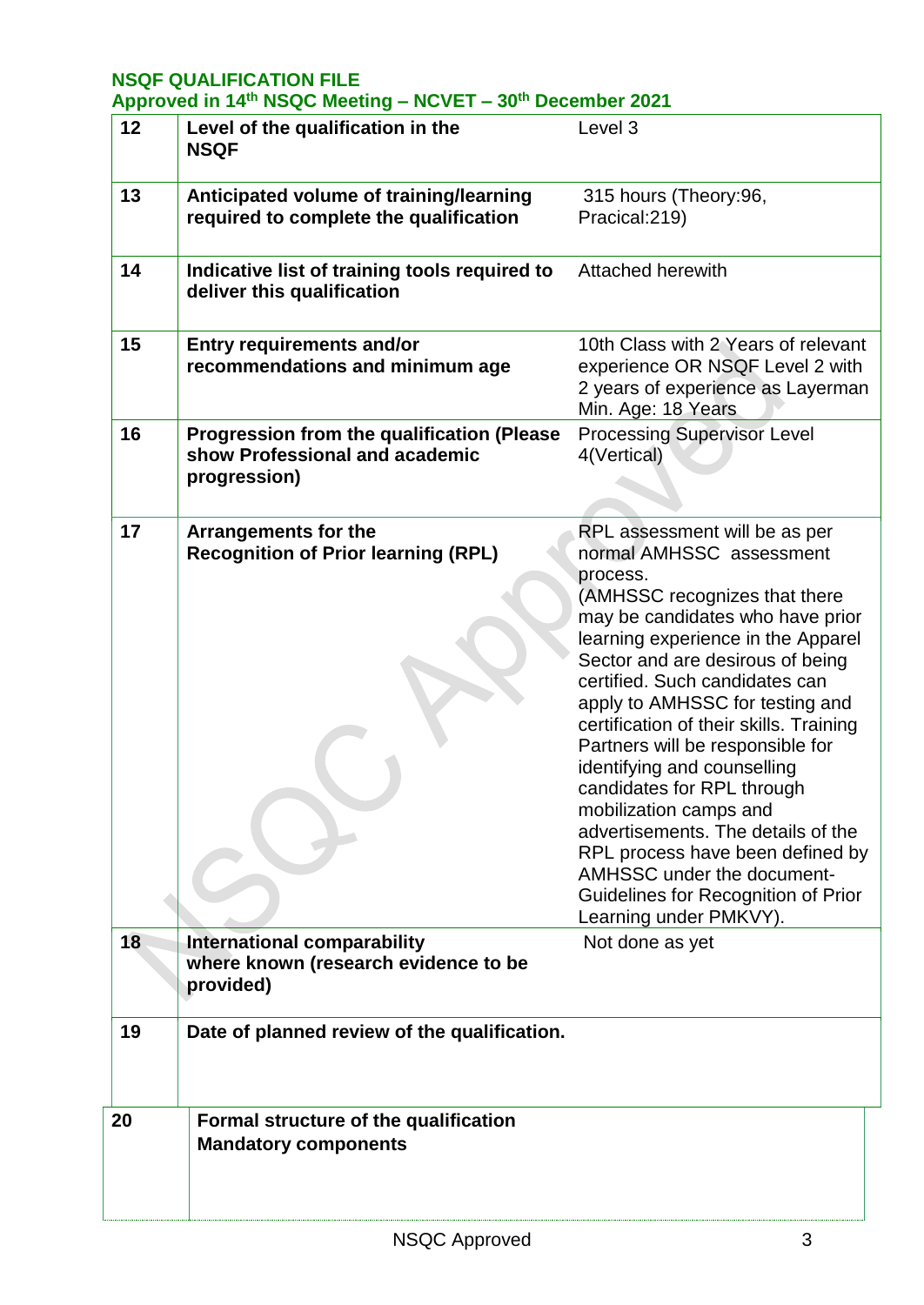|             | <b>Title of component and</b><br>identification<br><b>Theory</b><br>code/NOSs/Learning outcomes                    |                                                                                | <b>Estimated size</b><br>(learning hours)<br><b>Practical</b> | Level                   |
|-------------|--------------------------------------------------------------------------------------------------------------------|--------------------------------------------------------------------------------|---------------------------------------------------------------|-------------------------|
| (i)         | Introduction (Bridge Module)                                                                                       | $\overline{2}$                                                                 | $\overline{0}$                                                | 3                       |
| (ii)        | AMH/N0102: Maintain work area,<br>tools and machines                                                               | 10                                                                             | 10                                                            | $\overline{\mathbf{4}}$ |
| (iii)       | AMH/N0104: Comply with industry,<br>regulatory, organizational<br>requirements and Greening of Job<br><b>Roles</b> | 12                                                                             | 13                                                            | 4                       |
| (iv)        | AMH/N1810: Plan and prepare for<br>process of washing as per job card                                              | 25                                                                             | 60                                                            | $\overline{3}$          |
| (v)         | AMH/N1811: Carrying out the<br>washing process                                                                     | 28                                                                             | 118                                                           | $\overline{3}$          |
| (vi)        | AMH/N1812: Maintain health,<br>safety and security in the washing<br>department with Gender & PwD<br>Sensitization | 16                                                                             | 16                                                            | 3                       |
|             | Sub Total (A)                                                                                                      | 93                                                                             | 217                                                           |                         |
|             | <b>Optional components</b>                                                                                         |                                                                                |                                                               |                         |
|             | <b>Title of component and</b><br>identification<br>code/NOSs/Learning outcomes                                     | <b>Estimated size</b><br>(learning hours)<br><b>Practical</b><br><b>Theory</b> |                                                               | Level                   |
| (i)         | Introduction (Bridge Module)                                                                                       | 3                                                                              | $\overline{2}$                                                | 3                       |
| (ii)        |                                                                                                                    |                                                                                |                                                               |                         |
| (iii)       |                                                                                                                    |                                                                                |                                                               |                         |
| (iv)        |                                                                                                                    |                                                                                |                                                               |                         |
| (v)         |                                                                                                                    |                                                                                |                                                               |                         |
| (vi)        |                                                                                                                    |                                                                                |                                                               |                         |
| (vii)       |                                                                                                                    |                                                                                |                                                               |                         |
|             | Sub Total (B)                                                                                                      | 3                                                                              | $\overline{2}$                                                |                         |
| Total (A+B) |                                                                                                                    |                                                                                | 96+219=315                                                    | 315                     |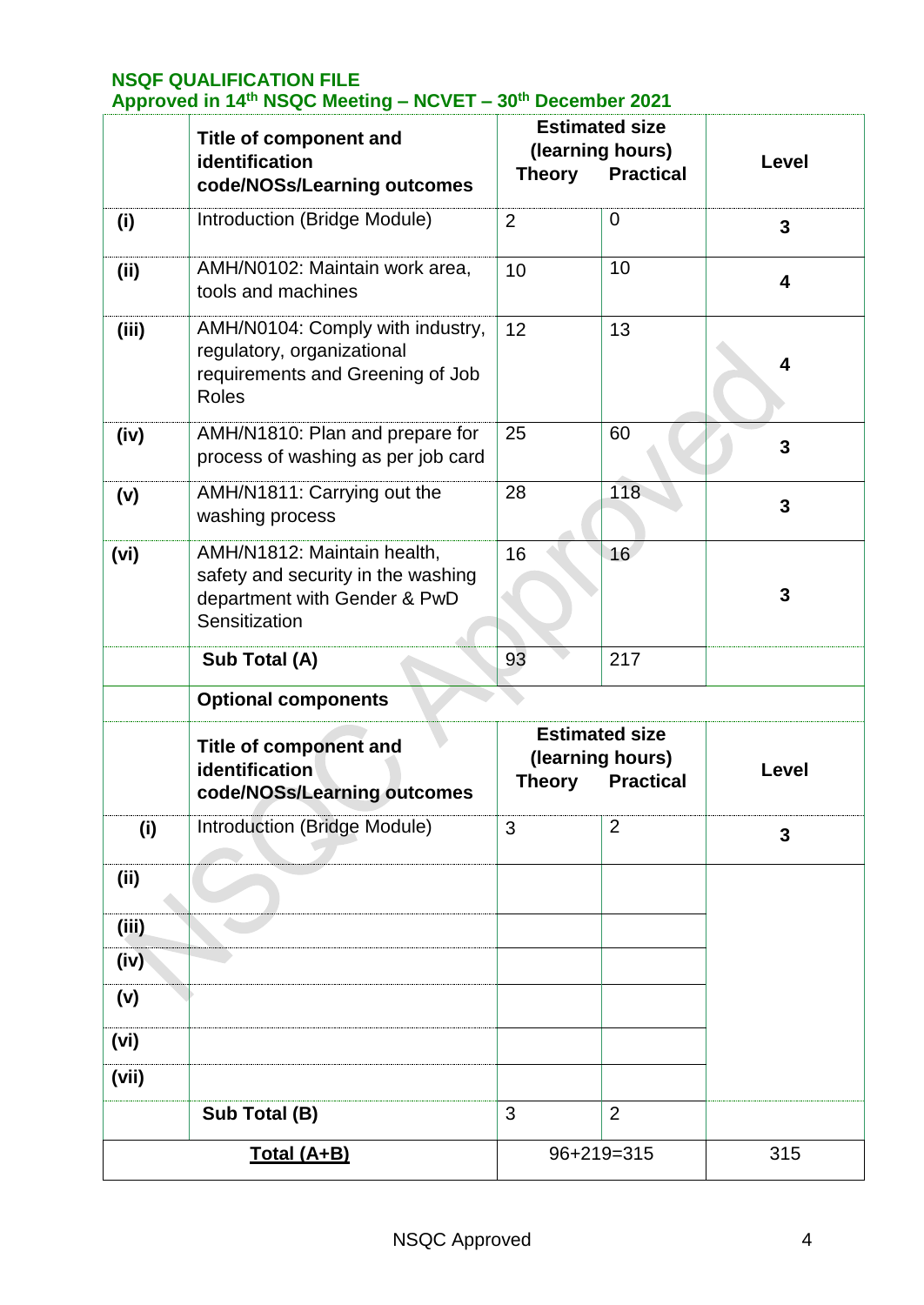### **NSQF QUALIFICATION FILE Approved in 14 th NSQC Meeting – NCVET – 30th December 2021 SECTION 1 ASSESSMENT**

| 21 | <b>Body/Bodies which will carry out assessment:</b><br>AMHSSC affiliated assessment bodies.<br>Navriti Technologies Pvt Ltd<br>1<br>2.<br><b>Skill Mantra</b><br>3.<br>Methods Apparel Consultancy India Pvt Ltd<br><b>Fashion Futures</b><br>4.<br>5.<br>Amrit Skills Development Pvt Ltd<br>Assessors India LLP<br>6.<br>Eduvantage Pvt Ltd<br>7.<br><b>Career Point University</b><br>8.<br>More Assessment Agencies are being empanelled to cover wider<br>geographical area                                                                                                                                                                                                                                                                                                                                                                                                                                                                                                                                                                                                                                                                     |
|----|------------------------------------------------------------------------------------------------------------------------------------------------------------------------------------------------------------------------------------------------------------------------------------------------------------------------------------------------------------------------------------------------------------------------------------------------------------------------------------------------------------------------------------------------------------------------------------------------------------------------------------------------------------------------------------------------------------------------------------------------------------------------------------------------------------------------------------------------------------------------------------------------------------------------------------------------------------------------------------------------------------------------------------------------------------------------------------------------------------------------------------------------------|
| 22 | How will RPL assessment be managed and who will carry it out?<br>RPL will be based on the same approved Qualification Pack and<br>Assessment Criteria mentioned in the Qualification Pack and will be carried<br>out as per normal ASCI assessment process. The Training Partner or any<br>other authority as prescribed by the Steering Committee will identify and<br>counsel candidates eligible for RPL through mobilization camps and<br>advertisements. The mobilized candidates can be counselled, oriented<br>about the standardized NSQF framework and basis their existing<br>competency will be mapped against the suitable level of the concerned Job<br>role for assessments. The candidates enrolled will be assessed by the<br>Assessment Agency affiliated with the Sector Skill Council on the basis of<br>assessment criteria decided by Sector Skill Council (SSC). The candidate<br>will need to pass in the minimum assessment criteria of a particular QP<br>decided by the SSC. Successfully assessed candidates with a valid<br>Aadhaar or alternate ID (as per process) will be eligible for QP-NOS based<br>Certification. |
| 23 | Describe the overall assessment strategy and specific arrangements<br>which have been put in place to ensure that assessment is always<br>valid, reliable and fair and show that these are in line with the<br>requirements of the NSQF.<br>A robust technology enabled assessment methodology has been designed<br>keeping in mind the geographical/Physical constraints and target segment<br>which assess a trainee's knowledge and skill set through three methods:<br>a. An offline Tablet based test through the use of Multiple-Choice Text<br>and Picture based questions in vernacular languages<br>b. Actual demonstration on the field<br>c. Viva                                                                                                                                                                                                                                                                                                                                                                                                                                                                                         |
|    | <b>AMHSSC's assessment strategy:</b><br>Question sets are developed as per the weightage of each NOS of<br>the Qualification Pack.                                                                                                                                                                                                                                                                                                                                                                                                                                                                                                                                                                                                                                                                                                                                                                                                                                                                                                                                                                                                                   |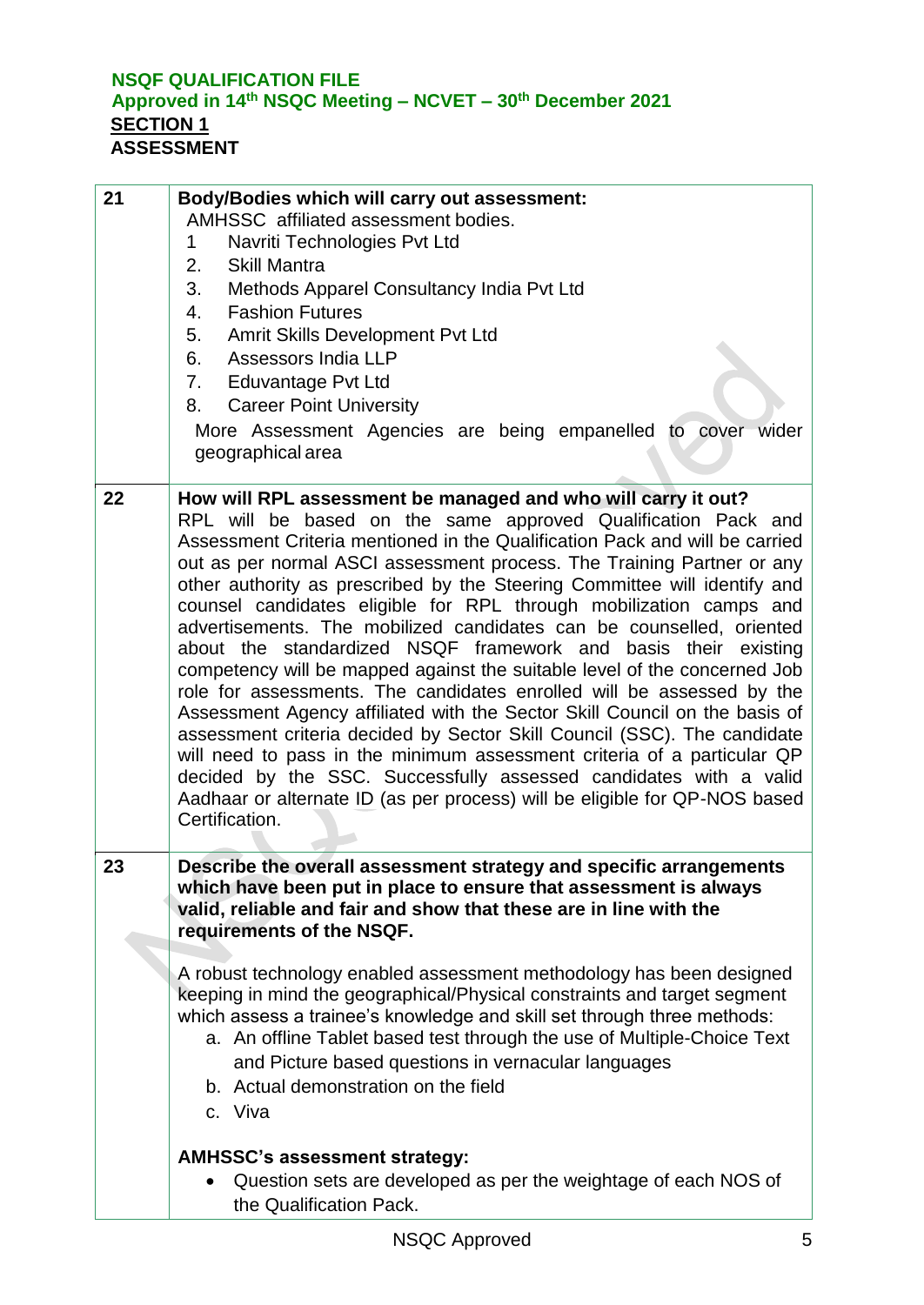| • Assessment criteria for each Qualification Pack developed, in which<br>each Performance criteria (PC) assigned marks based on NOS<br>• Question Bank is developed to assess the theoretical and practical<br>knowledge. To ensure the quality, each trainee get different set of |
|------------------------------------------------------------------------------------------------------------------------------------------------------------------------------------------------------------------------------------------------------------------------------------|
| question                                                                                                                                                                                                                                                                           |
| • Empanelment of subject matter expert as assessor primarily from the<br>Industry to assess trainee specifically on practical skills as per<br>Industry demands                                                                                                                    |
| Assessments are preferably conducted on tablets or pen or papers in<br>regional languages according to the requirement.                                                                                                                                                            |

Please attach most relevant and recent documents giving further information about assessment and/or RPL.

Give the titles and other relevant details of the document(s) here. Include page references showing where to find the relevant information.

## **ASSESSMENT EVIDENCE**

## **Complete a grid for each component as listed in "Formal structure of the the qualification" in the Summary.**

*NOTE: this grid can be replaced by any part of the qualification documentation which shows the same information – ie Learning Outcomes to be assessed, assessment criteria and the means of assessment.* 

## **24. Assessment evidences**

**Title of Component:**

| <b>Outcomes to be</b><br>assessed/NOSs to be<br>assessed | Assessment criteria for the outcome                                                                                               |
|----------------------------------------------------------|-----------------------------------------------------------------------------------------------------------------------------------|
| Maintain the work area, tools<br>and machines            | PC1. Handle materials, machinery, equipment and<br>tools safely and correctly to maintain a clean<br>and hazard free working area |
|                                                          | PC2. Use correct lifting and handling procedures                                                                                  |
|                                                          | PC3. Use materials efficiently to minimize wastage<br>and dispose off waste safely at the designated<br>location.                 |
|                                                          | PC4. Carry out running maintenance and/or cleaning<br>one's responsibility and<br>within<br>agreed<br>schedules                   |
|                                                          | PC5. Report any unsafe or damaged equipment and                                                                                   |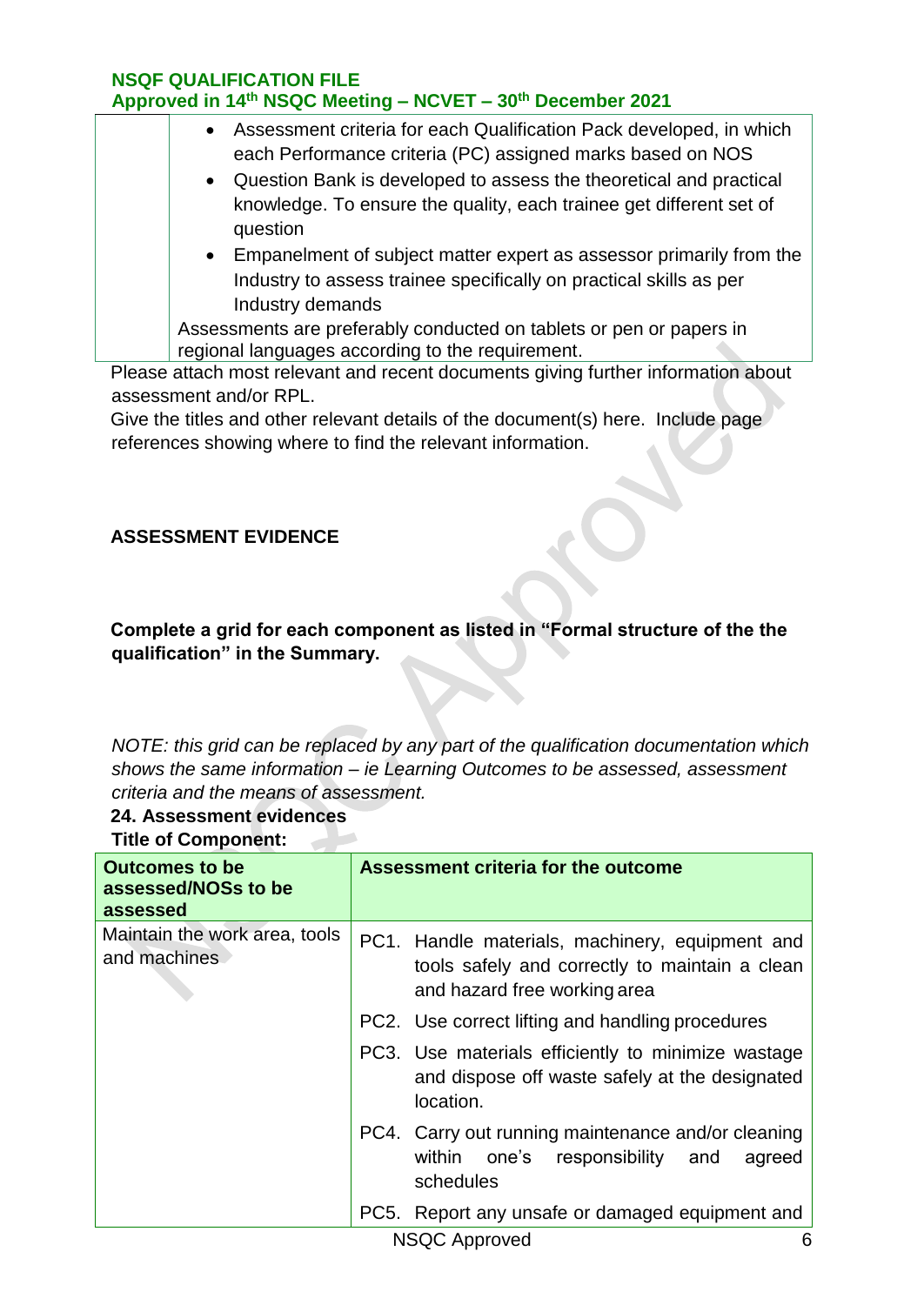|                                                        | other dangerous occurrences to the authorized<br>personnel                               |
|--------------------------------------------------------|------------------------------------------------------------------------------------------|
|                                                        | PC6. Ensure that the correct machine guards are in<br>place                              |
|                                                        | PC7. Work in a comfortable position and maintain<br>correct posture                      |
|                                                        | PC8. Use cleaning equipment and<br>methods<br>appropriate for the work to be carried out |
| <b>Means of assessment 1</b>                           | Assessment online and Tab based                                                          |
| <b>Means of assessment 2</b><br>Add boxes as required. | Offline Assessment (with equipment required)                                             |
| <b>Pass/Fail</b>                                       |                                                                                          |
|                                                        |                                                                                          |

| <b>Outcomes to be</b><br>assessed/NOSs to be<br>assessed                              | <b>Assessment criteria for the outcome</b>                                                                                                                                                                     |
|---------------------------------------------------------------------------------------|----------------------------------------------------------------------------------------------------------------------------------------------------------------------------------------------------------------|
| Comply with industry, and<br>organizational requirements<br>and greening of job roles | PC1. Carry out work functions in accordance with<br>organizational standards, greening solutions,<br>procedures,<br>policies,<br>legislation<br>and<br>regulations.                                            |
|                                                                                       | PC2. Apply and follow these policies and<br>procedures within your work practices<br>inculcate<br>sustainable<br>and<br>consumption practices                                                                  |
|                                                                                       | PC3. Actively get involved in improving<br>the<br>performance of the organization in line with<br>their own role and responsibilities and support<br>adaptation to more environmentally friendly<br>processes. |
|                                                                                       | PC4. Handle materials, equipment, computer and<br>software safely and correctly to maintain a<br>clean and hazard free working area and<br>support adaptation to more environmentally<br>friendly processes    |
|                                                                                       | PC5. Carry out running maintenance<br>and/or<br>cleaning within one's responsibility and agreed<br>schedules and Deal with work interruptions<br>effectively.                                                  |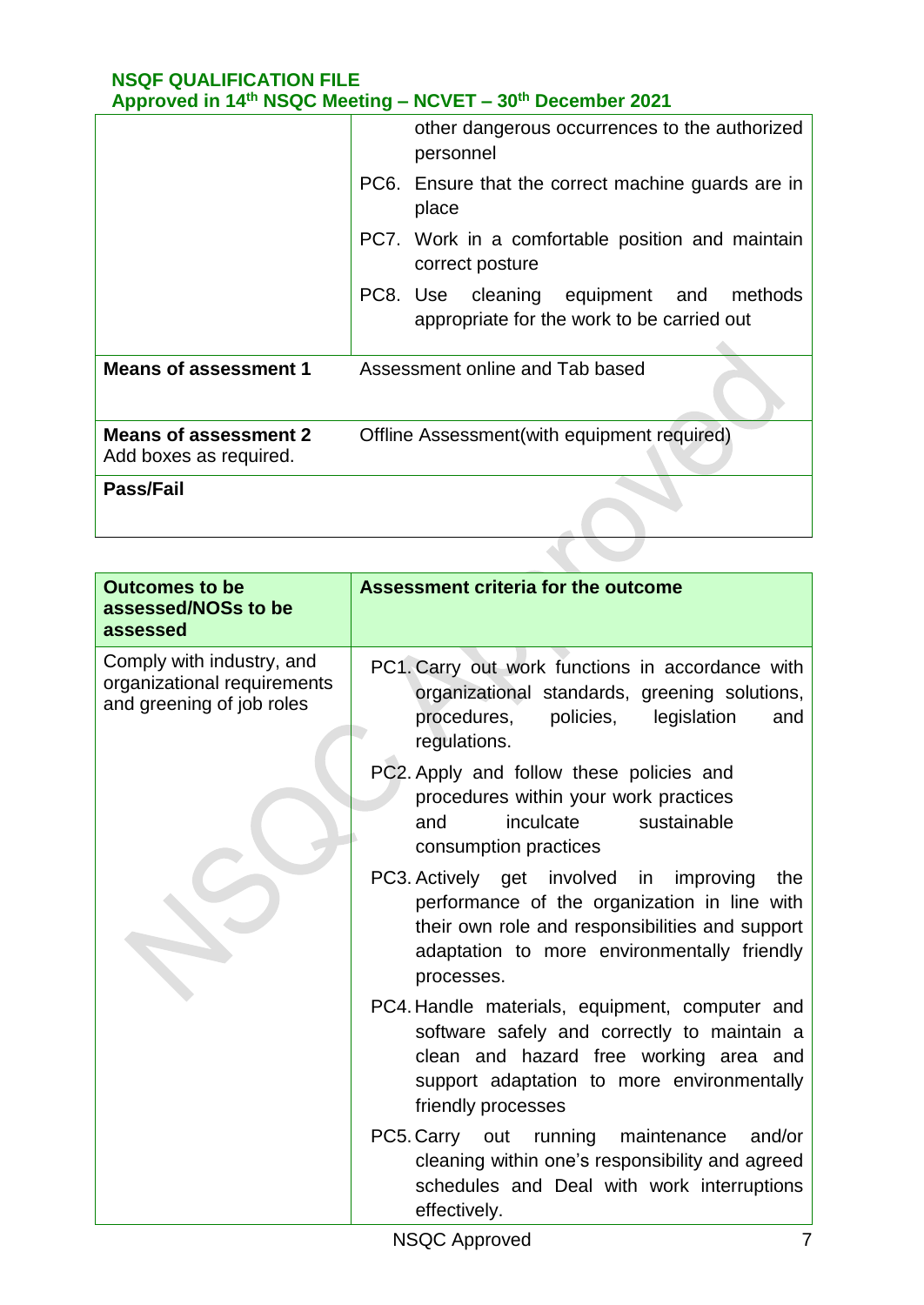|                                                        | PC6. Report unsafe equipment and<br>other<br>dangerous occurrences to<br>concerned<br>personnel                                                                     |
|--------------------------------------------------------|---------------------------------------------------------------------------------------------------------------------------------------------------------------------|
|                                                        | PC7. Use cleaning equipment and methods<br>appropriate for the work to be carried out                                                                               |
|                                                        | PC8. Request for upgrading of system or software<br>when required for effective working<br>and<br>maintain a backup file when working on<br>various design software |
|                                                        | PC9. All soft copies of design work to be maintained<br>in files as well for future reference                                                                       |
| <b>Means of assessment 1</b>                           | Assessment online and Tab based                                                                                                                                     |
| <b>Means of assessment 2</b><br>Add boxes as required. | Offline Assessment (with equipment required)                                                                                                                        |
| <b>Pass/Fail</b>                                       |                                                                                                                                                                     |

| <b>Outcomes to be</b><br>assessed/NOSs to be<br>assessed                   | Assessment criteria for the outcome                                                                                       |
|----------------------------------------------------------------------------|---------------------------------------------------------------------------------------------------------------------------|
| Planning of different<br>activities related to washing<br>machine operator | PC1. Ensure that the machine is empty & clean and<br>ready to use                                                         |
|                                                                            | PC2. Ensure garments are free from undesirable<br>crease/fold/twist                                                       |
|                                                                            | PC3. Check garments for any objectionable defects<br>and if found, report the same to concerned personnel                 |
|                                                                            | PC4. Mark the articles for washing with identifying<br>code numbers or names using hand or machine<br>markers             |
|                                                                            | PC5. Make sure the machine is kept clean at all<br>times, before loading, while running and after<br>unloading the fabric |
|                                                                            | PC6. Check that all the controls of the machines are<br>functioning properly                                              |
|                                                                            | PC7. Ensure enough supply of utilities such as water,<br>air and steam for proper functioning of the machine              |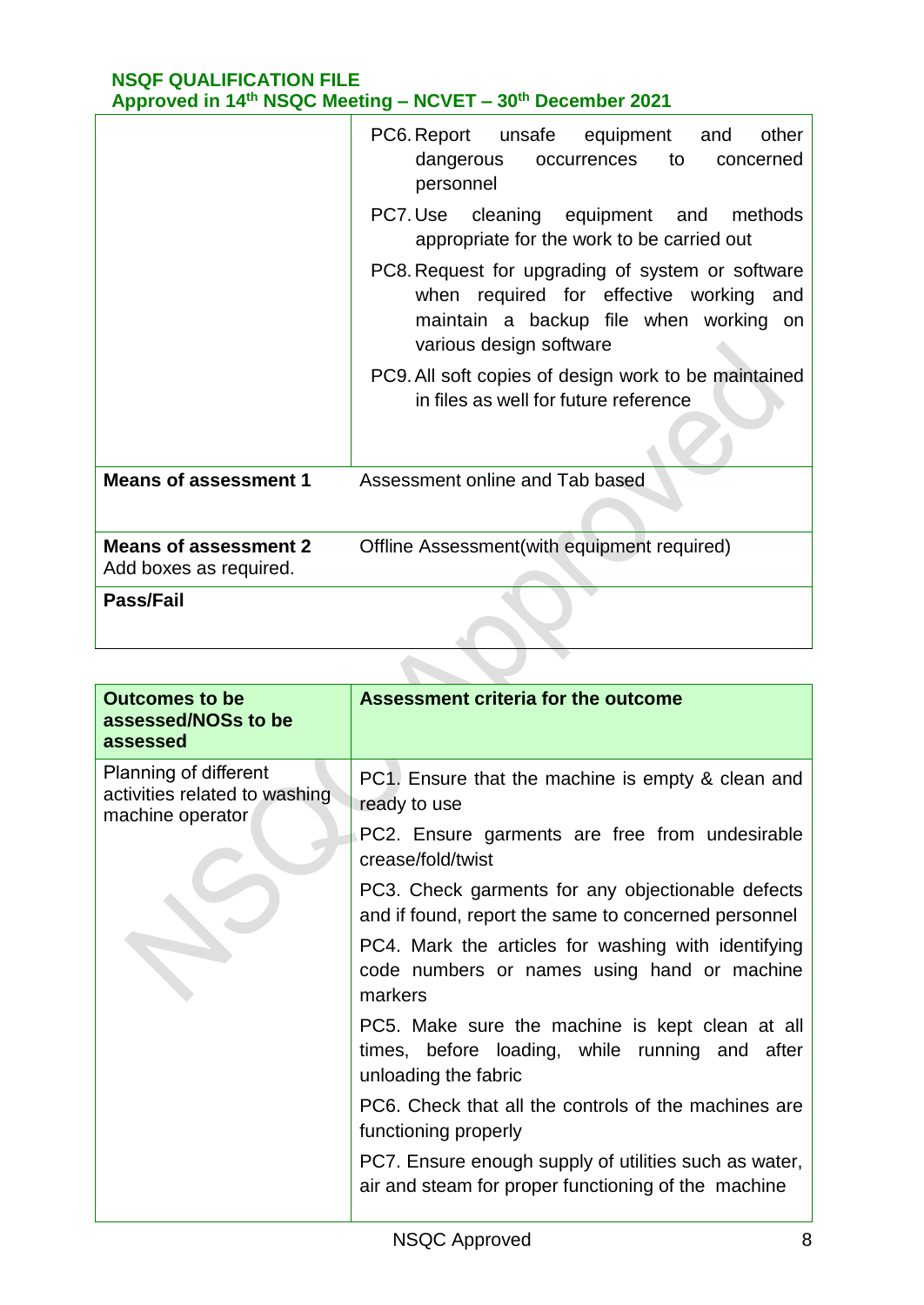| Means of assessment 1                                  | Assessment online and Tab based              |
|--------------------------------------------------------|----------------------------------------------|
| <b>Means of assessment 2</b><br>Add boxes as required. | Offline Assessment (with equipment required) |
| Pass/Fail                                              |                                              |

| <b>Outcomes to be</b><br>assessed/NOSs to be<br>assessed                                       | <b>Assessment criteria for the outcome</b>                                                                                                                                                                                                                                                                                                                                                                                                                                                                                                                                                                                                                                                                                                                                                                 |
|------------------------------------------------------------------------------------------------|------------------------------------------------------------------------------------------------------------------------------------------------------------------------------------------------------------------------------------------------------------------------------------------------------------------------------------------------------------------------------------------------------------------------------------------------------------------------------------------------------------------------------------------------------------------------------------------------------------------------------------------------------------------------------------------------------------------------------------------------------------------------------------------------------------|
| Identifying and execution<br>of activities related to<br>operation of washing<br>machine range | PC1. Read and comprehend the process being<br>followed to do the task of putting the detergent or<br>any other chemical into the machine<br>PC2. Check different parameters of the<br>process like ph, color, temperature, length of<br>washing cycle etc.<br>PC3. Run the machine as per the washing cycle<br>referred in the job card<br>PC4. Pick out one or two pieces from washed<br>product randomly and compare the pieces with the<br>standard reference sample<br>PC5. Check the product for washing or rubbing<br>fastness due to abrasion; and report to concerned<br>person in case of any anomalies<br>PC6. Remove the objects and place them in<br>the drying machine as per the instructions in<br>the job card<br>PC7.<br>Check the products for any stains or<br>damage after the process |
| <b>Means of assessment 1</b>                                                                   | Assessment online and Tab based                                                                                                                                                                                                                                                                                                                                                                                                                                                                                                                                                                                                                                                                                                                                                                            |
| <b>Means of assessment 2</b><br>Add boxes as required.                                         | Offline Assessment(with equipment required)                                                                                                                                                                                                                                                                                                                                                                                                                                                                                                                                                                                                                                                                                                                                                                |
| Pass/Fail                                                                                      |                                                                                                                                                                                                                                                                                                                                                                                                                                                                                                                                                                                                                                                                                                                                                                                                            |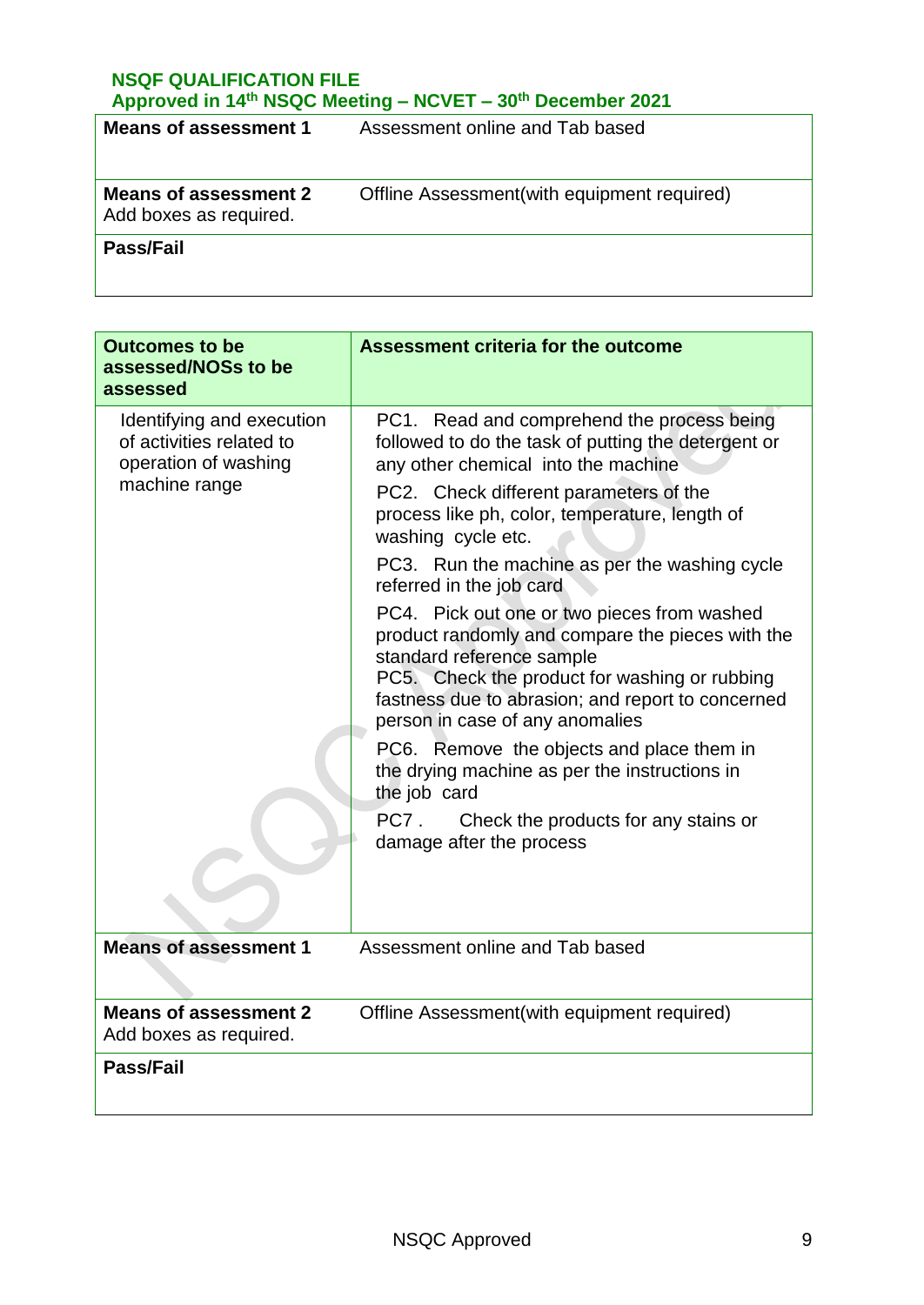| <b>Outcomes to be</b><br>assessed/NOSs to be<br>assessed                                      | <b>Assessment criteria for the outcome</b>                                                                                                                                                                                                                                                                                                                                                                                                                                                                                                                                                                                                                                                                                                                                                                            |
|-----------------------------------------------------------------------------------------------|-----------------------------------------------------------------------------------------------------------------------------------------------------------------------------------------------------------------------------------------------------------------------------------------------------------------------------------------------------------------------------------------------------------------------------------------------------------------------------------------------------------------------------------------------------------------------------------------------------------------------------------------------------------------------------------------------------------------------------------------------------------------------------------------------------------------------|
| The elements of safety,<br>security and<br>environmental concerns<br>related to the workplace | PC1. Identify different kinds of possible hazards<br>(environmental, personal, ergonomic, chemical) of<br>the industry<br>PC2. Ensure washing effluents are monitored<br>periodically for compliance before discharge with<br>industrial and environmental requirements like bod,<br>cod, ph, color, etc.<br>PC3. Ensure safe and secure handling of washing<br>equipments, tools and machineries with the help of<br>gloves, boots, etc.<br>PC4. Follow compliance requirements related to<br>the washing processes health safety, gender and<br>PwD (People with disability) applicable to the<br>workplace<br>PC5. Participate in first-aid, fire-fighting<br>and<br>emergency response training; group discussions,<br>training sensitization programs for gender and PwD<br>awareness organized at the workplace |
| <b>Means of assessment 1</b>                                                                  | Assessment online and Tab based                                                                                                                                                                                                                                                                                                                                                                                                                                                                                                                                                                                                                                                                                                                                                                                       |
| <b>Means of assessment 2</b><br>Add boxes as required.                                        | Offline Assessment(with equipment required)                                                                                                                                                                                                                                                                                                                                                                                                                                                                                                                                                                                                                                                                                                                                                                           |
| <b>Pass/Fail</b>                                                                              |                                                                                                                                                                                                                                                                                                                                                                                                                                                                                                                                                                                                                                                                                                                                                                                                                       |
|                                                                                               |                                                                                                                                                                                                                                                                                                                                                                                                                                                                                                                                                                                                                                                                                                                                                                                                                       |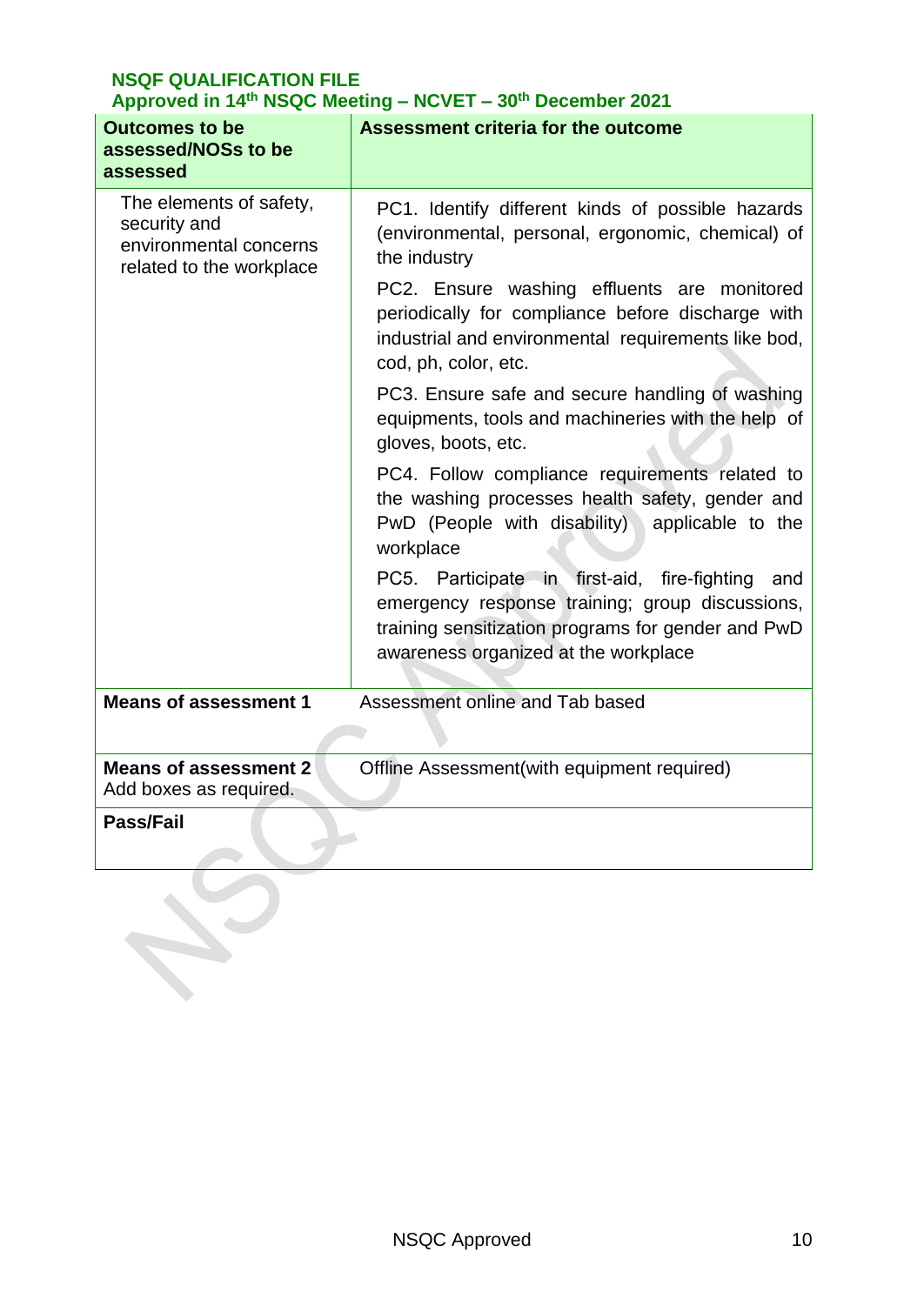### **Approved in 14 th NSQC Meeting – NCVET – 30th December 2021**

**Job Role:** Washing Machine operator

#### **Qualification Pack: AMH/Q1810, v2.0**

### **Sector Skill Council: Apparel, Made-ups & Home Furnishing Sector Skill Council (AMHSSC)**

#### **Assessment Guidelines:**

- 1. Criteria for assessment for each Qualification Pack will be created by the Sector Skill Council. Each Performance Criteria (PC) will be assigned marks proportional to its importance in NOS. SSC will also lay down proportion of marks for Theory and Skills Practical for each PC.
- 2. The assessment for the theory part will be based on knowledge bank of questions created by the SSC
- 3. Assessment will be conducted for all compulsory NOS, and where applicable, on the selected elective/option NOS/set of NOS. examination/training center(as per assessment criteria below)
- 4. Individual assessment agencies will create unique question papers for theory part for each candidate at each.
- 5. Individual assessment agencies will create unique evaluations for skill practical for every student at each examination/training center based on this criterion.
- 6. To pass the Qualification Pack, every trainee should score a minimum of 70% aggregate in QP.
- 7. In case of unsuccessful completion, the trainee may seek reassessment on the Qualification Pack.

|                 | AMH/N0102: Maintain work area, tools and machines                                                                                       |                               |                                  |                         |                      |
|-----------------|-----------------------------------------------------------------------------------------------------------------------------------------|-------------------------------|----------------------------------|-------------------------|----------------------|
| <b>PC</b>       | <b>Assessment Criteria for</b><br><b>Outcomes</b>                                                                                       | <b>Theory</b><br><b>Marks</b> | <b>Practical</b><br><b>Marks</b> | Project<br><b>Marks</b> | Viva<br><b>Marks</b> |
|                 |                                                                                                                                         | 14                            | 49                               | $\blacksquare$          | $\overline{7}$       |
| PC <sub>1</sub> | Handle<br>materials, machinery,<br>equipment and tools safely and $_3$<br>correctly to maintain a clean and<br>hazard free working area |                               | 10                               |                         |                      |
| PC <sub>2</sub> | Use correct lifting and handling<br>procedures                                                                                          | $\overline{2}$                | $\overline{7}$                   |                         |                      |
| PC <sub>3</sub> | materials efficiently<br>Use<br>to<br>minimize wastage and dispose off<br>waste safely at the designated<br>location.                   |                               | 4                                |                         |                      |
| PC4             | Carry out running<br>maintenance<br>and/or cleaning within<br>one's                                                                     |                               | 10                               |                         |                      |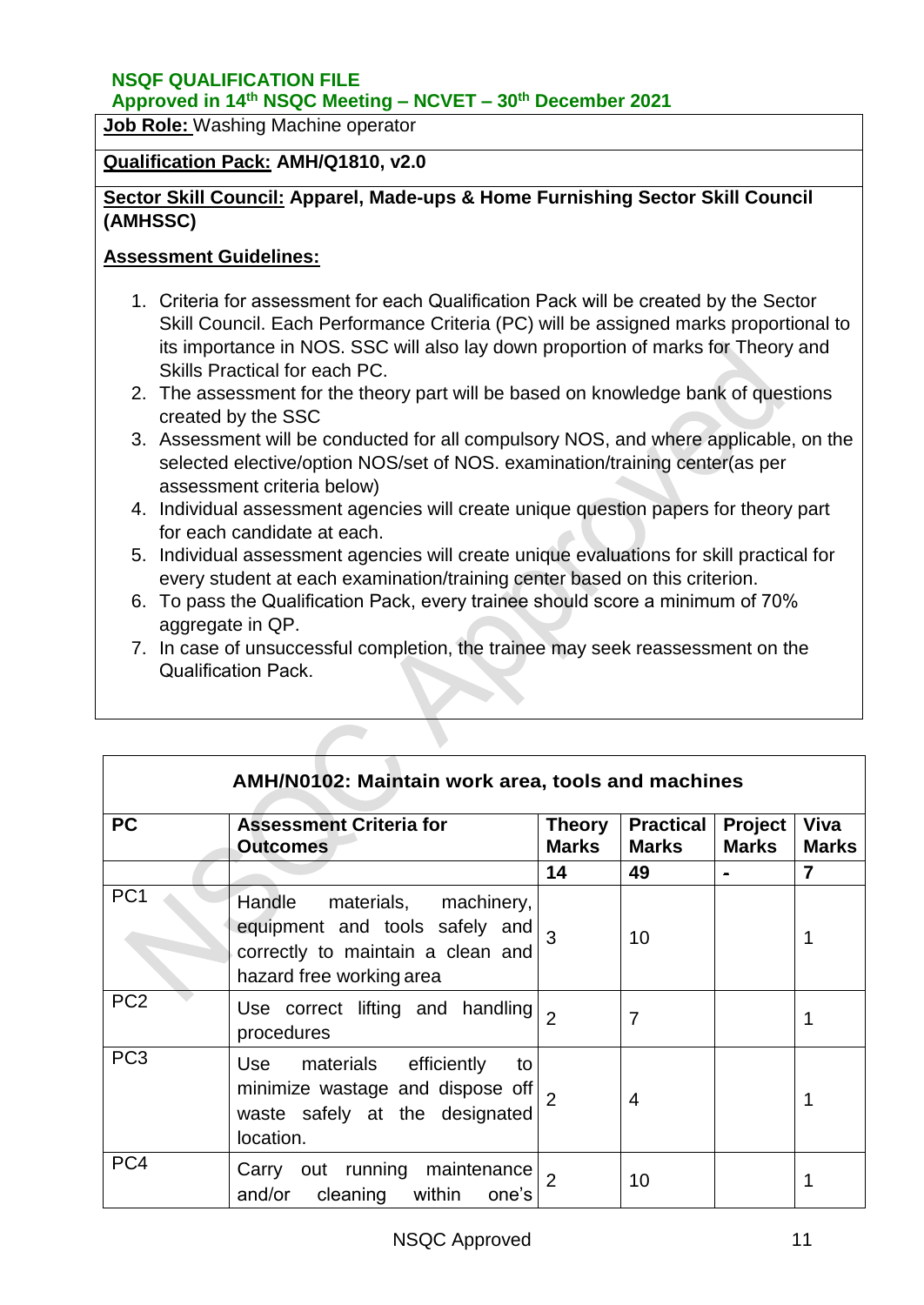**Approved in 14 th NSQC Meeting – NCVET – 30th December 2021**

|                                                                              | responsibility and agreed schedules                                                                            |                |                |  |     |
|------------------------------------------------------------------------------|----------------------------------------------------------------------------------------------------------------|----------------|----------------|--|-----|
| PC <sub>5</sub>                                                              | Report any unsafe or damaged<br>equipment and other dangerous<br>authorized<br>occurrences to the<br>personnel |                | $\overline{2}$ |  | 0.5 |
| PC <sub>6</sub>                                                              | Ensure that the correct machine<br>guards are in place                                                         | $\overline{2}$ | $\overline{2}$ |  | 0.5 |
| PC7                                                                          | Work in a comfortable position and<br>maintain correct posture                                                 |                | 7              |  |     |
| PC <sub>8</sub>                                                              | cleaning equipment<br>Use<br>and<br>methods appropriate for the work to $\vert$ 1<br>be carried out            |                | 7              |  |     |
|                                                                              | <b>NOS Total</b>                                                                                               | 14             | 49             |  |     |
| AMH/N0104: Comply with industry, requistory, organizational requirements and |                                                                                                                |                |                |  |     |

### **AMH/N0104: Comply with industry, regulatory, organizational requirements and Greening of Job Roles**

| <b>PC</b>       | <b>Assessment Criteria for</b><br><b>Outcomes</b>                                                                                                                                                         | <b>Theory</b><br><b>Marks</b> | <b>Practical</b><br><b>Marks</b> | Project<br><b>Marks</b> | Viva<br><b>Marks</b> |
|-----------------|-----------------------------------------------------------------------------------------------------------------------------------------------------------------------------------------------------------|-------------------------------|----------------------------------|-------------------------|----------------------|
|                 |                                                                                                                                                                                                           | 20                            | 10                               |                         | 10                   |
| PC <sub>1</sub> | Carry out work functions in<br>accordance with organizational<br>standards, greening solutions,<br>procedures, policies, legislation<br>and regulations.                                                  | $\overline{2}$                | 1                                |                         | 1                    |
| PC <sub>2</sub> | Apply and follow these policies and<br>procedures within your work<br>practices and inculcate sustainable<br>consumption practices                                                                        | $\overline{2}$                | 1                                |                         | 1                    |
| PC <sub>3</sub> | Actively get involved in improving<br>the performance of the<br>organization in line with their own<br>role and responsibilities and<br>support adaptation to more<br>environmentally friendly processes. | $\overline{2}$                | 1                                |                         | 1                    |
| PC4             | Handle materials, equipment,<br>computer and software safely and<br>correctly to maintain a clean and<br>hazard free working area and<br>support adaptation to more<br>environmentally friendly processes | 3                             | $\overline{2}$                   |                         | $\overline{2}$       |
| PC <sub>5</sub> | Carry out running maintenance<br>and/or cleaning within one's<br>responsibility and agreed<br>schedules and Deal with work<br>interruptions effectively.                                                  | 3                             | 1                                |                         | 1                    |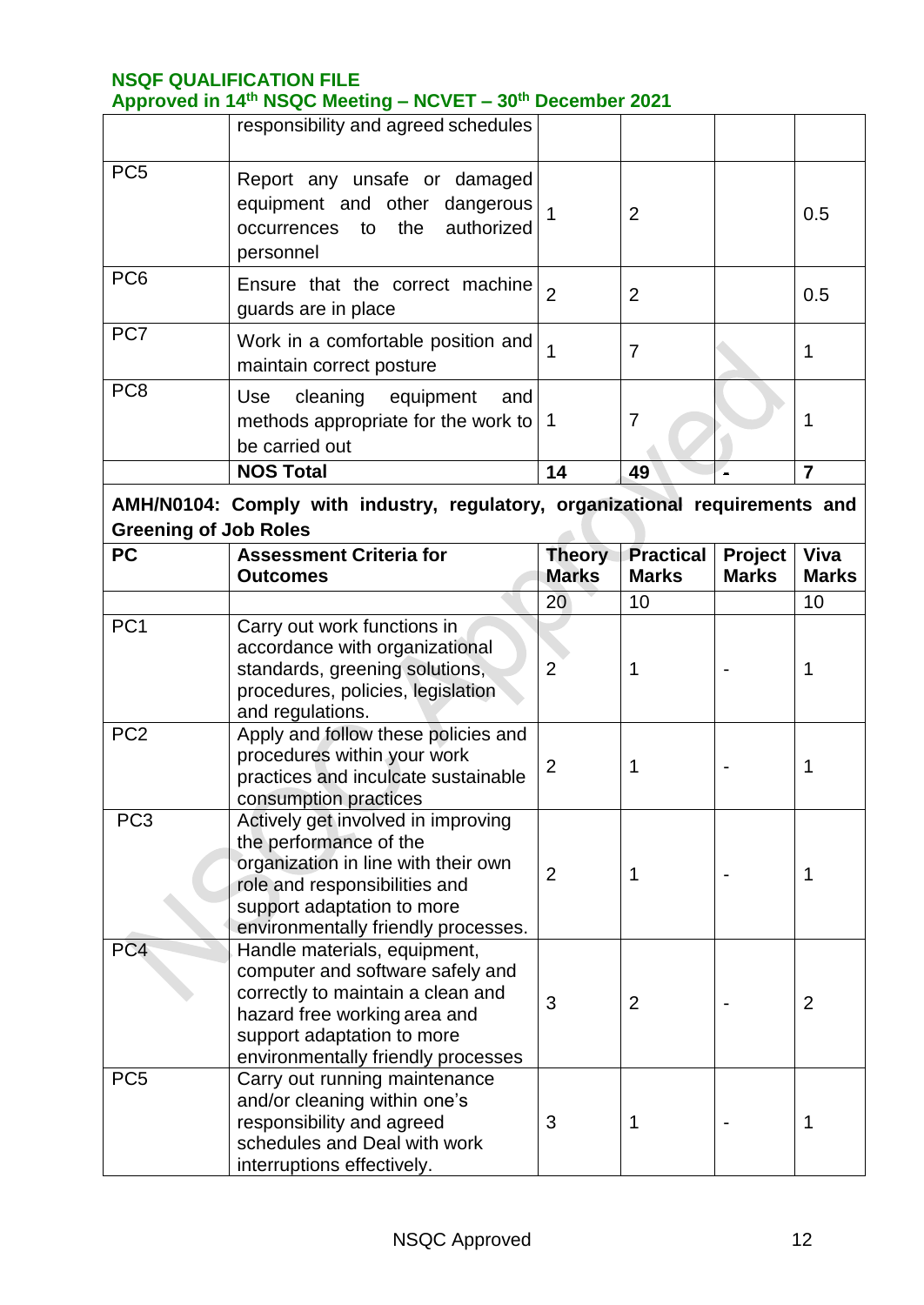|                 | $1.49$ and $1.11$ $1.40$ and $1.19$                                                                                                                            |                |    |    |
|-----------------|----------------------------------------------------------------------------------------------------------------------------------------------------------------|----------------|----|----|
| PC <sub>6</sub> | Report unsafe equipment and<br>other dangerous occurrences to<br>concerned personnel                                                                           | $\overline{2}$ |    |    |
| PC7             | Use cleaning equipment and<br>methods appropriate for the work<br>to be carried out                                                                            | 2              |    |    |
| PC <sub>8</sub> | Request for upgrading of system or<br>software when required for<br>effective working and maintain a<br>backup file when working on<br>various design software | $\overline{2}$ |    |    |
| PC <sub>9</sub> | All soft copies of design work to be<br>maintained in files as well for future<br>reference                                                                    | 2              |    |    |
|                 | <b>NOS Total</b>                                                                                                                                               | 20             | 10 | 10 |

# **AMH/N1810: Plan and prepare for process of washing as per job card**

|                 |                                                                                                                         | 15             | 60 | 10             |
|-----------------|-------------------------------------------------------------------------------------------------------------------------|----------------|----|----------------|
| PC <sub>1</sub> | Ensure that the machine is empty &<br>clean and ready to use                                                            |                | 3  | 1              |
| PC <sub>2</sub> | Ensure garments are free from<br>undesirable crease/fold/twist                                                          | 2              | 8  | $\overline{2}$ |
| PC <sub>3</sub> | Check<br>garments for<br>any<br>objectionable defects and if found,<br>report the same to concerned<br>personnel        | 5              | 15 | 1              |
| PC4             | Mark the articles for washing with<br>identifying code numbers or names<br>using hand or machine markers                | $\overline{2}$ | 10 | 2              |
| PC <sub>5</sub> | Make sure the machine is kept<br>clean at all times, before loading,<br>while running and after unloading<br>the fabric | -1             | 4  | 1              |
| PC <sub>6</sub> | Check that all the controls of the<br>machines are functioning properly                                                 | 2              | 10 | 2              |
| PC7             | Ensure enough supply of utilities<br>such as water, air and steam for<br>proper functioning of the machine              | $\overline{2}$ | 10 | 1              |
|                 | <b>NOS Total</b>                                                                                                        | 15             | 60 | 10             |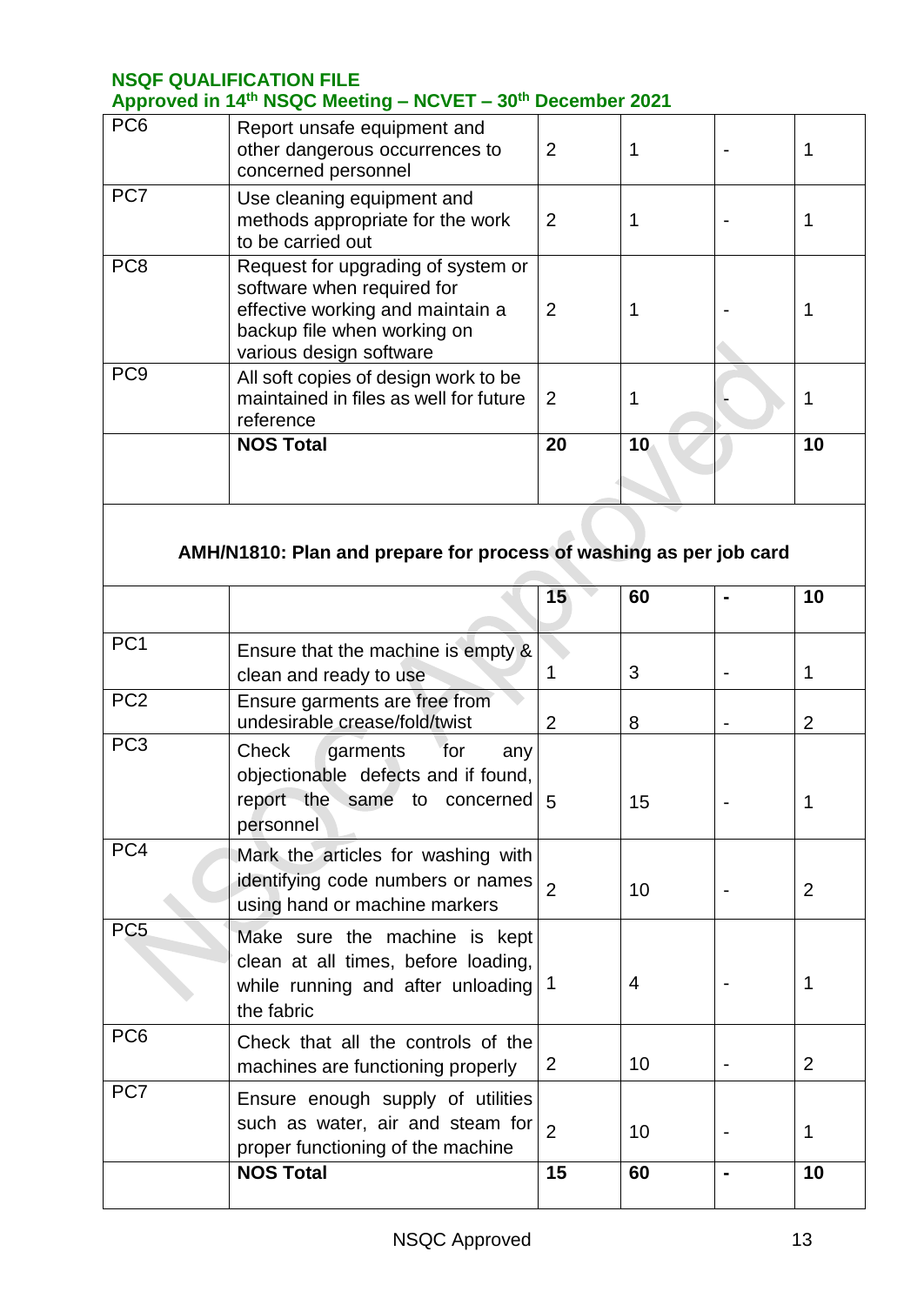| <b>AMH/N1811: Carrying out the washing process</b> |                                                                                                                                                                                                                 |                |                |                |                |
|----------------------------------------------------|-----------------------------------------------------------------------------------------------------------------------------------------------------------------------------------------------------------------|----------------|----------------|----------------|----------------|
|                                                    |                                                                                                                                                                                                                 | 20             | 70             |                | 10             |
| PC <sub>1</sub>                                    | Read and comprehend the process<br>being followed to do the task of<br>putting the detergent or any other<br>chemical into the machine                                                                          | 1              | 3              |                | 1              |
| PC <sub>2</sub>                                    | Check different parameters of the<br>process like ph, color, temperature,<br>length of washing cycle etc.                                                                                                       | 4              | 12             |                | $\overline{2}$ |
| PC <sub>3</sub>                                    | Run the machine as per<br>the<br>washing cycle referred in the job<br>card                                                                                                                                      | 1              | 8              |                |                |
| PC4                                                | Pick out one or two pieces from<br>product randomly<br>washed<br>and<br>compare the pieces with<br>the<br>standard reference sample                                                                             | 3              | 15             |                | $\overline{2}$ |
| PC <sub>5</sub>                                    | Check the product for washing or<br>rubbing fastness due to abrasion;<br>and report to concerned person in<br>case of any anomalies                                                                             | 4              | 12             |                | $\overline{2}$ |
| PC <sub>6</sub>                                    | Remove the objects and place<br>them in the drying machine as per<br>the instructions in the job card                                                                                                           | 1              | 6              |                | 1              |
| PC7                                                | Check the products for any stains<br>or damage after the process                                                                                                                                                | 6              | 14             |                | $\overline{2}$ |
|                                                    | <b>NOS Total</b>                                                                                                                                                                                                | 20             | 70             |                | 10             |
|                                                    | AMH/N1812: Maintain health, safety and security in the washing department with<br><b>Gender &amp; PwD Sensitization</b>                                                                                         |                |                |                |                |
|                                                    |                                                                                                                                                                                                                 | 11             | 39             | $\blacksquare$ | 5              |
| PC <sub>1</sub>                                    | Identify different kinds of possible<br>hazards (environmental, personal,<br>ergonomic, chemical)<br>0f<br>the<br>industry                                                                                      | 3              | $\overline{4}$ |                | 1              |
| PC <sub>2</sub>                                    | washing<br>effluents<br>Ensure<br>are<br>monitored<br>periodically<br>for $\vert$ 2<br>compliance before discharge with<br>industrial<br>environmental<br>and<br>requirements like bod, cod, ph,<br>color, etc. |                | 5              |                | 1              |
| PC <sub>3</sub>                                    | Ensure safe and secure handling of<br>washing equipments, tools<br>and                                                                                                                                          | $\overline{2}$ | 15             |                | 1              |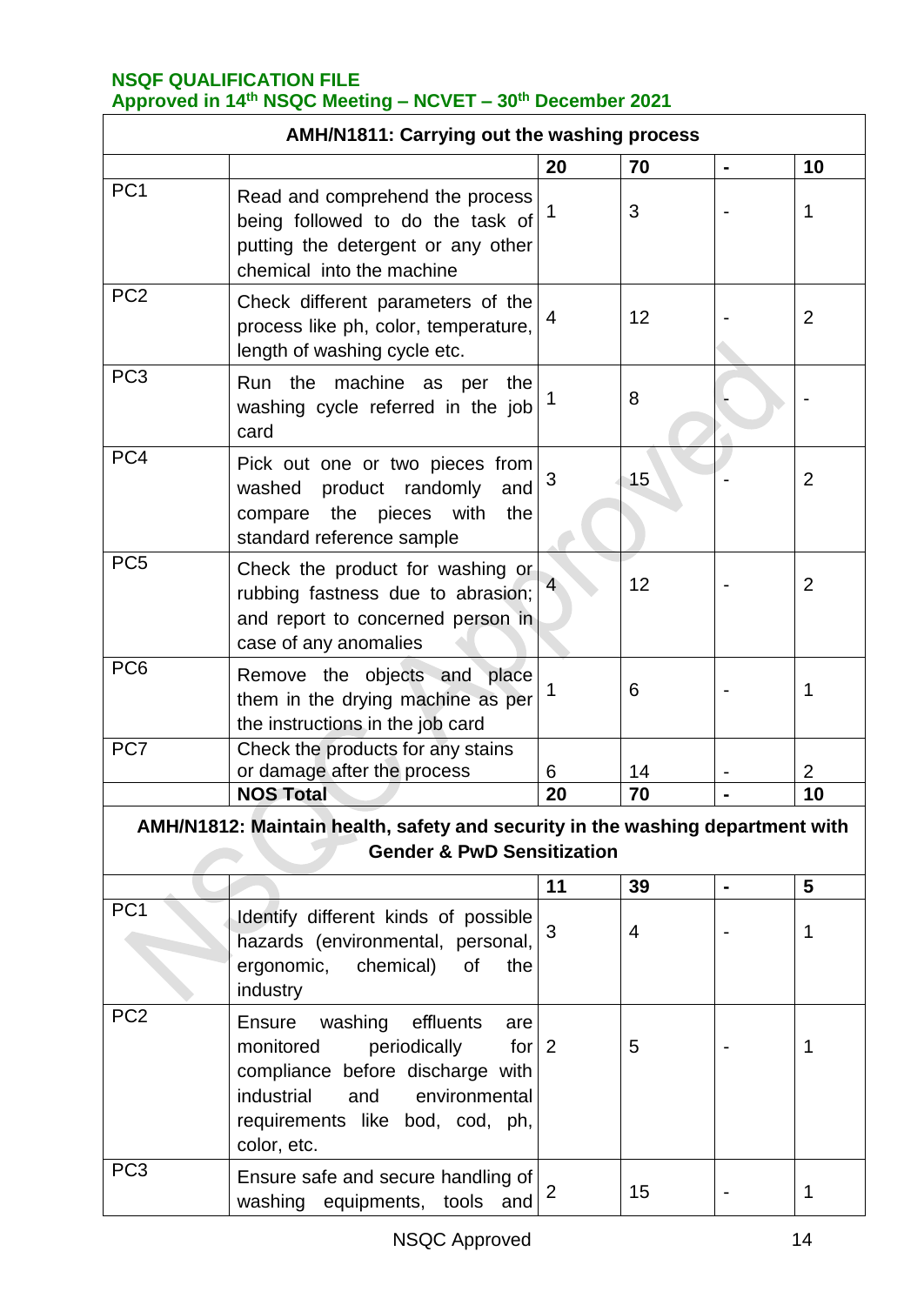|                 | $1.49$ $1.70$ $1.11$ $1.10$ $1.00$ $1.00$ $1.10$<br>machineries with the help of gloves,<br>boots, etc.                                                                                            |    |    |   |
|-----------------|----------------------------------------------------------------------------------------------------------------------------------------------------------------------------------------------------|----|----|---|
| PC4             | Follow compliance requirements<br>related to the washing processes 2<br>health safety, gender and PwD<br>(People with disability) applicable<br>to the workplace                                   |    | 10 |   |
| PC <sub>5</sub> | Participate in first-aid, fire-fighting<br>and emergency response training;<br>group discussions, training<br>sensitization programs for gender<br>and PwD awareness organized at<br>the workplace |    | 5  |   |
|                 | <b>NOS Total</b>                                                                                                                                                                                   | 11 | 39 | 5 |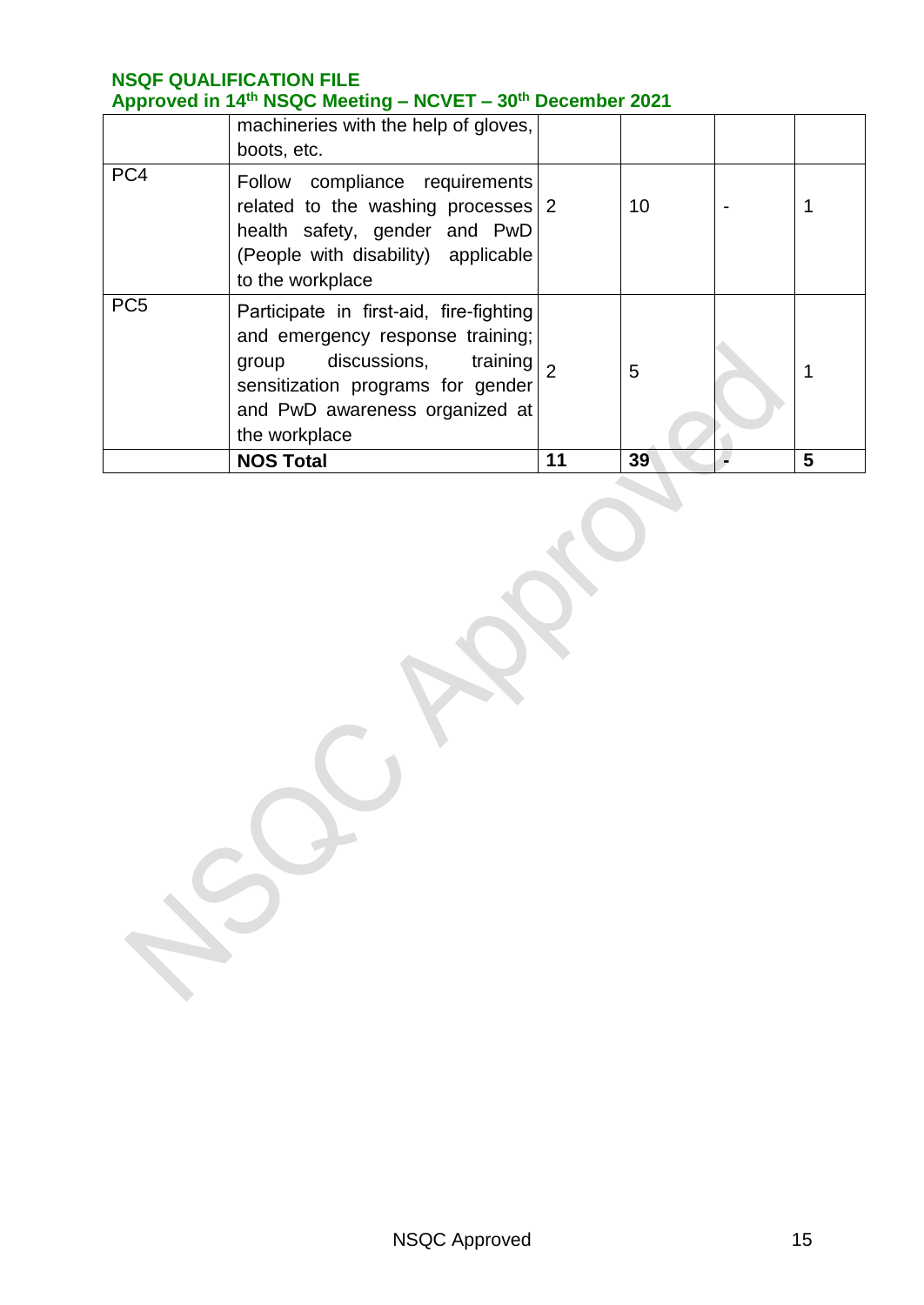## **NSQF QUALIFICATION FILE Approved in 14 th NSQC Meeting – NCVET – 30th December 2021 SECTION 2 25. EVIDENCE OF LEVEL**

## **OPTION A**

| <b>Title/ Name of qualification/ component:</b> |                                                                                                                                                                                                                                                                                                                                                                                                                                                                                                                                                                                                                                                                                                                                                                                                                                                       | Level: 3                                                                                                                                                                               |                             |  |
|-------------------------------------------------|-------------------------------------------------------------------------------------------------------------------------------------------------------------------------------------------------------------------------------------------------------------------------------------------------------------------------------------------------------------------------------------------------------------------------------------------------------------------------------------------------------------------------------------------------------------------------------------------------------------------------------------------------------------------------------------------------------------------------------------------------------------------------------------------------------------------------------------------------------|----------------------------------------------------------------------------------------------------------------------------------------------------------------------------------------|-----------------------------|--|
| <b>NSQF</b><br><b>Domain</b>                    | <b>Key Requirement of job role</b>                                                                                                                                                                                                                                                                                                                                                                                                                                                                                                                                                                                                                                                                                                                                                                                                                    | How the outcomes relate to the NSQF<br>level descriptors                                                                                                                               | <b>NSQF</b><br><b>Level</b> |  |
| <b>Process</b>                                  | Washing Machine Operator is skilled to do a routine<br>job to operate washing machine to execute running of<br>various washing programmes to achieve desired<br>characteristics from as simple as cleaning to finishing<br>attributes of improved feel, drape, luster, biological<br>resistance etc.                                                                                                                                                                                                                                                                                                                                                                                                                                                                                                                                                  | Washing Machine Operator is<br>responsible to perform various types of<br>washings for apparel and garments,<br>made up and home furnishing articles.                                  | 3                           |  |
| Professional<br>knowledge                       | • He should have the knowledge of operating,<br>handling of washing machine based on capacity,<br>suitability for garment types, washing cycle, etc.<br>, chemicals (softener, bleaches,) used in washing and<br>their shelf life, parameters affecting washing like pH,<br>temperature, time, etc.<br>• He should also know about type of fibre, yarn and<br>fabric-yarn dyed, piece dyed or printed, the<br>chemicals to be used as per the type of stains and<br>fabrics in the correct formulae and ensure that<br>garments are free from undesirable crease/fold/twist<br>• He should be aware of objectionable defects in<br>garments.<br>• He should also be aware about Standard Operating<br>Procedure (SOP) and regulations in processing unit<br>and maintenance, safety of the machine, washing<br>unit as per the organisation's policy. | Washing machine operator in apparel,<br>made - ups and home furnishing sector<br>skill council should have the knowledge<br>of maintenance of washing machine,<br>tools and equipment. | 3                           |  |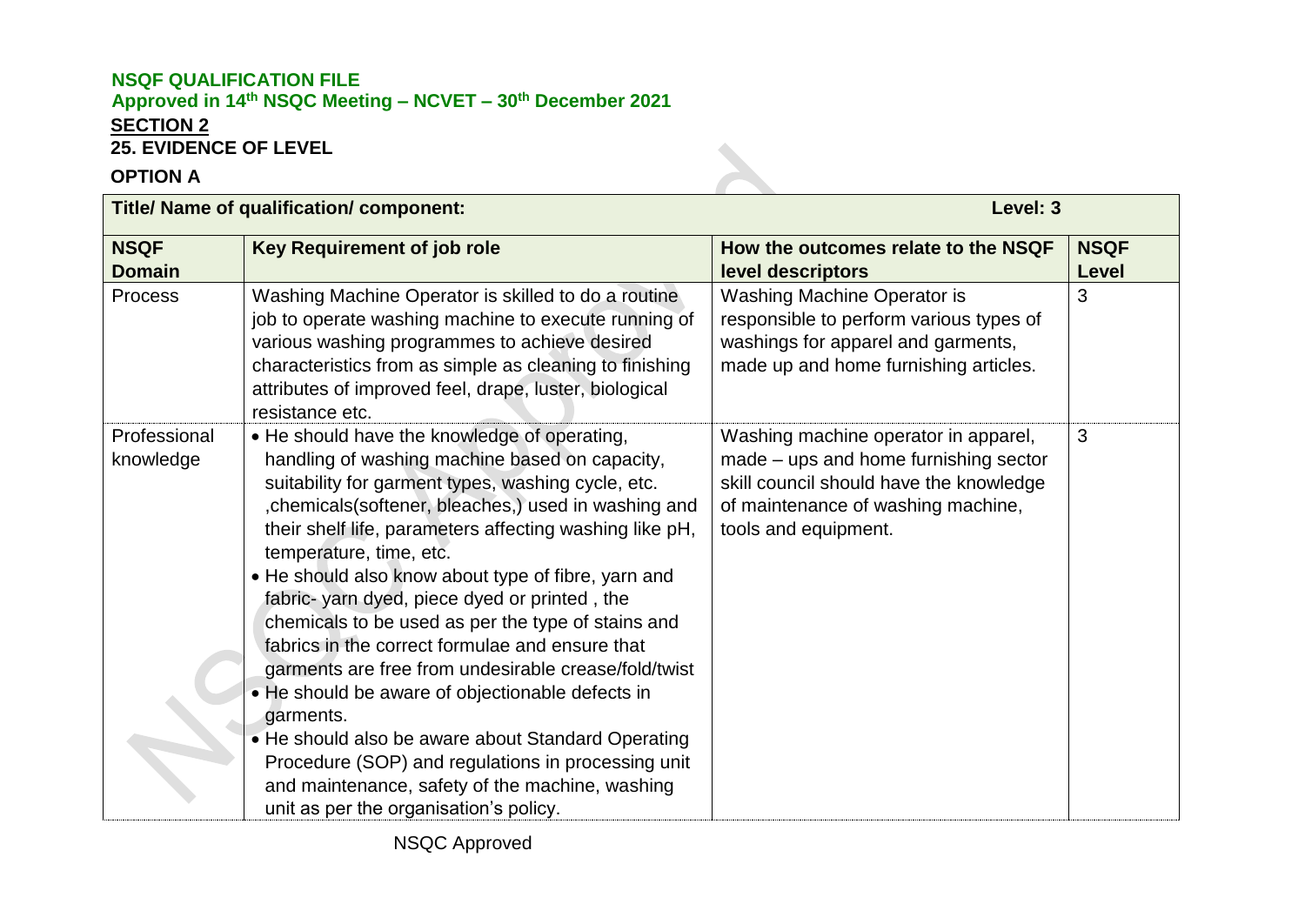#### **Approved in 14 th NSQC Meeting – NCVET – 30th December 2021**

| Professional<br>skill | • He makes appropriate and timely decision in<br>responding to emergencies/accidents in line with<br>organization and evaluates and use correct PPE and<br>other safety gear while at the washing department.<br>• He organizes the required machineries and<br>chemicals to be used for washing and identifies and<br>corrects any problem in them. He identifies possible<br>defects with the garments received and try fixing<br>them. Solve operational role related issues.<br>• He reports abnormalities and nonconformities<br>detected to superiors.<br>• He evaluates and washes the garments as per client<br>specifications. And identify root cause of a problem<br>related to the preparation of garments that are to be<br>washed like difference in shades, slight visible<br>difference in the design, etc.<br>• He analyses each washing process adopted, its pros<br>and cons and its significance to the company and to<br>the final garment. | Washing machine operator in apparel,<br>made – ups and home furnishing sector<br>skill council makes decisions in relation<br>to the planning and preparation of the<br>garments to be washed on daily basis.                                                                                                                                                      | 3 |
|-----------------------|------------------------------------------------------------------------------------------------------------------------------------------------------------------------------------------------------------------------------------------------------------------------------------------------------------------------------------------------------------------------------------------------------------------------------------------------------------------------------------------------------------------------------------------------------------------------------------------------------------------------------------------------------------------------------------------------------------------------------------------------------------------------------------------------------------------------------------------------------------------------------------------------------------------------------------------------------------------|--------------------------------------------------------------------------------------------------------------------------------------------------------------------------------------------------------------------------------------------------------------------------------------------------------------------------------------------------------------------|---|
| <b>Core Skills</b>    | • He writes letters, memos clearly and legibly, reads<br>and comprehends written instructions mentioned in<br>the job card related to the materials required to carry<br>out the process of washing, machine operation, and<br>safety issues organization.<br>• He reads in the local language as applicable.<br>• He calculates the chemicals required to wash the<br>garments, home furnishing articles etc, according to<br>the stains and fabric.<br>• He communicates with superiors, colleagues and<br>juniors appropriately and seeks clarification from the                                                                                                                                                                                                                                                                                                                                                                                              | Washing machine operator in apparel,<br>made - ups and home furnishing sector<br>skill council documents records related<br>to the style production and quality in<br>terms of washing, operational data about<br>washing machines, the process steps<br>being followed during washing, the<br>changes made, the defects discovered,<br>washing material used etc. | 3 |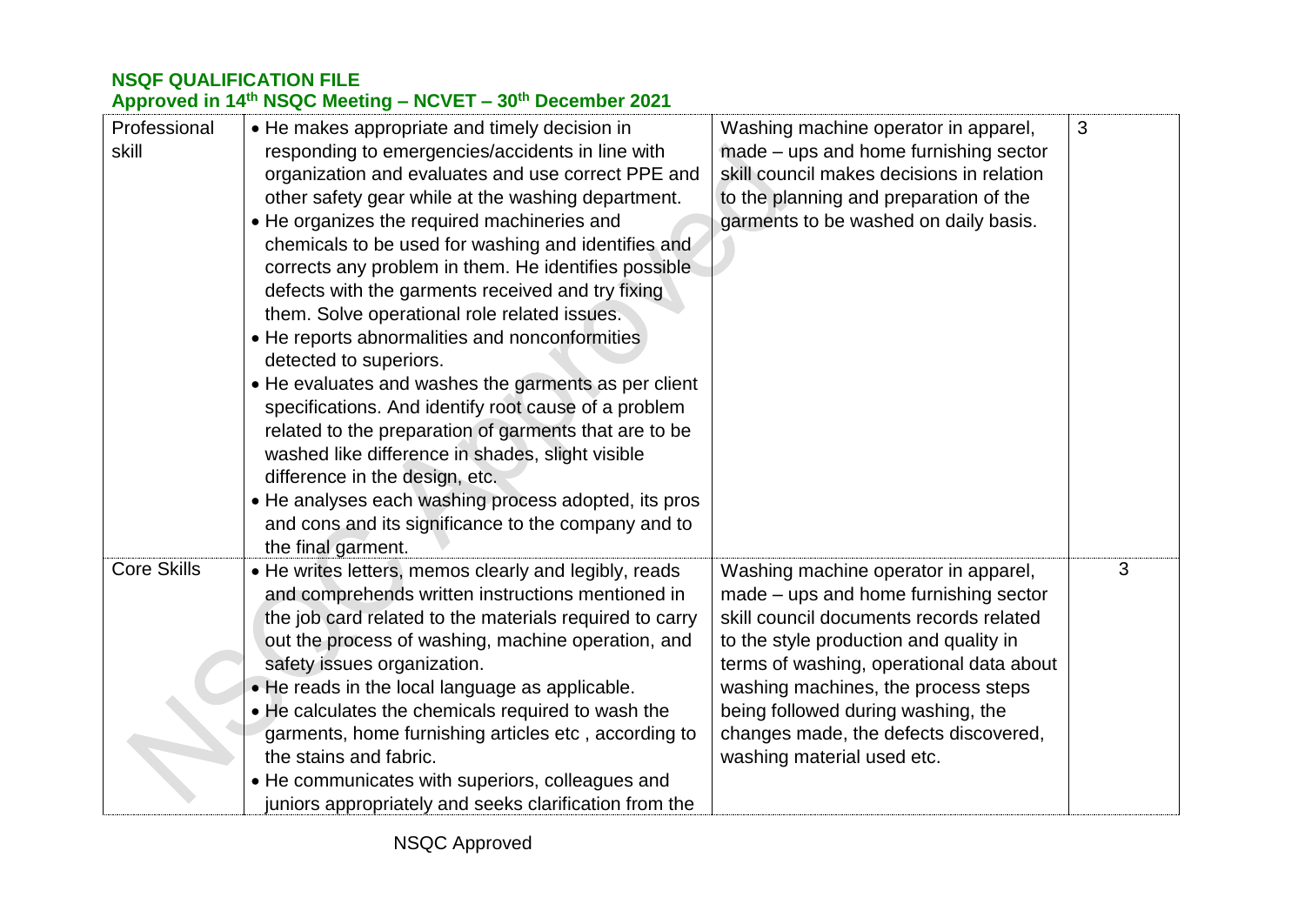|                 | concerned supervisor in a detailed manner to avoid<br>further clarity. |                                                                                                                                                                                                                                                                                                                                                                                                                                                    |  |
|-----------------|------------------------------------------------------------------------|----------------------------------------------------------------------------------------------------------------------------------------------------------------------------------------------------------------------------------------------------------------------------------------------------------------------------------------------------------------------------------------------------------------------------------------------------|--|
| Responsibility  | • He is responsible for own work and learning.                         | <b>Washing Machine Operator is</b><br>responsible to perform various types of<br>washings for apparel and garments,<br>made ups and home furnishing articles,<br>which are intended to be achieved in the<br>desired finish reflecting in terms of<br>improved performance, cleanliness,<br>lustre, feel, drape, softness with<br>combinations of time, temperature,<br>process conditions and chemical<br>formulations specific to product class. |  |
| <b>OPTION B</b> |                                                                        |                                                                                                                                                                                                                                                                                                                                                                                                                                                    |  |

## **OPTION B**

| <b>Title/ Name of qualification/ component:</b> |                                  | Level: 3                                                          |                      |  |
|-------------------------------------------------|----------------------------------|-------------------------------------------------------------------|----------------------|--|
| <b>NSQF</b><br><b>Domain</b>                    | Key requirements of the Job role | How the Job Roles related to the NSQF<br><b>Level descriptors</b> | <b>NSQF</b><br>Level |  |
| <b>Process</b>                                  |                                  |                                                                   |                      |  |
| Professional<br>knowledge                       |                                  |                                                                   |                      |  |
| Professional<br>skill                           |                                  |                                                                   |                      |  |
| <b>Core Skills</b><br><b>Responsibility</b>     |                                  |                                                                   |                      |  |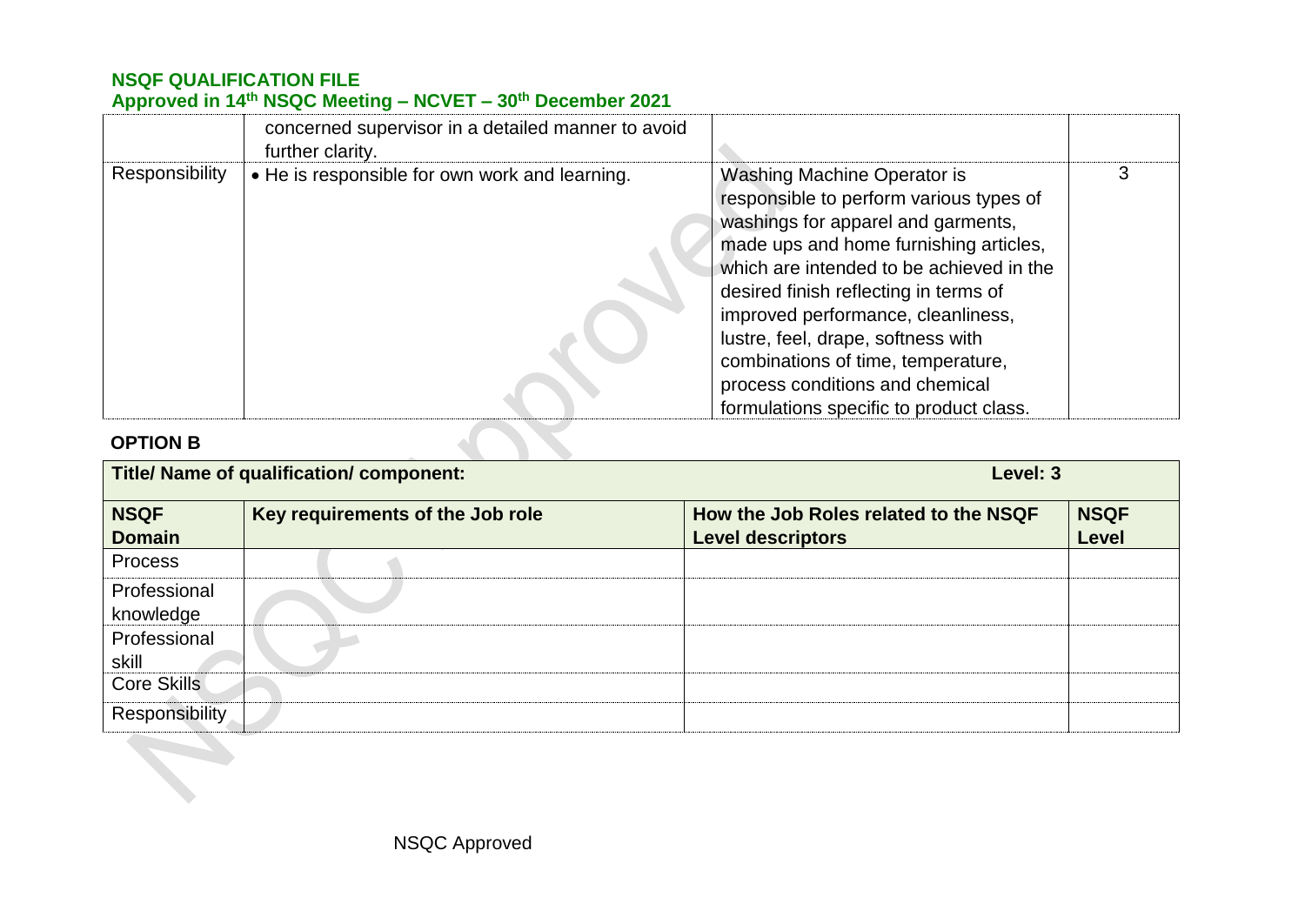## **NSQF QUALIFICATION FILE Approved in 14 th NSQC Meeting – NCVET – 30th December 2021 SECTION 3 EVIDENCE OF NEED**

| 26                            | What evidence is there that the qualification is needed? What is the<br>estimated uptake of this qualification and what is the basis of this<br>estimate?                                                                                                                                                                                                                                                                                                                                                                                                                                                                                                                                                                 |                                      |                                       |                                     |
|-------------------------------|---------------------------------------------------------------------------------------------------------------------------------------------------------------------------------------------------------------------------------------------------------------------------------------------------------------------------------------------------------------------------------------------------------------------------------------------------------------------------------------------------------------------------------------------------------------------------------------------------------------------------------------------------------------------------------------------------------------------------|--------------------------------------|---------------------------------------|-------------------------------------|
| <b>Basis</b>                  |                                                                                                                                                                                                                                                                                                                                                                                                                                                                                                                                                                                                                                                                                                                           |                                      |                                       |                                     |
| Need of the<br>qualification  | While collecting data from the companies for the occupational map, we<br>also took feedback from industry, which was collected with respect to roles<br>for which qualification packs development, was to be prioritized. This was<br>largely based on volume of people required, quantitative and qualitative<br>shortfall which the Industry feels they face.                                                                                                                                                                                                                                                                                                                                                           |                                      |                                       |                                     |
| Industry<br>Relevance         | Governing council of AMHSSC gave final approval and endorsement for<br>the same. The number of industries which validated the job role are 15.<br>$(Small - 5, Medium - 5 and Large - 5)$                                                                                                                                                                                                                                                                                                                                                                                                                                                                                                                                 |                                      |                                       |                                     |
| Usage of the<br>qualification | Skills Gap analysis Reports for industry demand and secondary research<br>data, though these do not lend to accurate demand projection.<br>Feedback from industry for demand though again sample size may<br>not lend to accurate figures<br>Training duration, and current and potential training capacity<br>envisaged<br>An LMIS development initiative is being put in place to be more<br>precise regarding the demand and supply<br>The employment in clothing and textile industry will be 21.54 million<br>by 2022 and there is an incremental human resource requirement of<br>6.31 % from the year 2013 till year 2022. Manufacturing of wearing<br>apparels will require 4.58 million people by the year 2022. |                                      |                                       |                                     |
| Estimated<br>uptake           | QP/Job Role<br><b>Name</b>                                                                                                                                                                                                                                                                                                                                                                                                                                                                                                                                                                                                                                                                                                | "States where<br><b>Demand exist</b> | "District<br>where<br>Demand<br>exist | Projections for<br>the next 3 years |
|                               | <b>Washing Machine</b><br>Operator                                                                                                                                                                                                                                                                                                                                                                                                                                                                                                                                                                                                                                                                                        | <b>PAN INDIA</b>                     | <b>PAN INDIA</b>                      | 300                                 |
| 27                            | Recommendation from the concerned<br>Ministry of the<br>Line<br>Government/Regulatory Body. To be supported by documentary<br>evidences<br>Attached                                                                                                                                                                                                                                                                                                                                                                                                                                                                                                                                                                       |                                      |                                       |                                     |